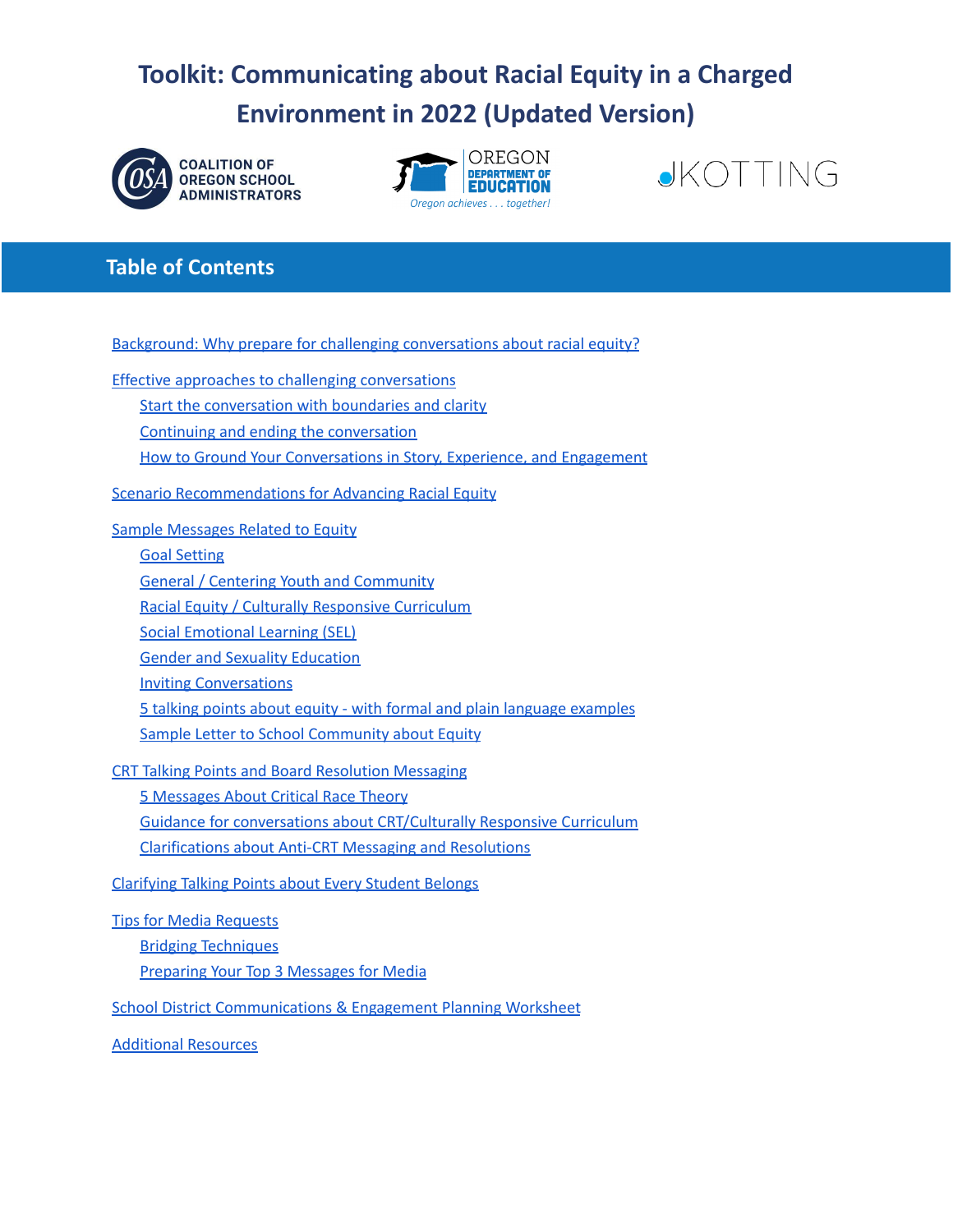# <span id="page-1-0"></span>**Background:** *Why prepare for challenging conversations about racial equity?*

All around the U.S. and in the state, conversations are happening around racial and social equity in practice in schools. As mask mandates are lifted, national and local groups are shifting energy and conflict toward banning efforts for inclusion and equity in education. Some of these groups pushagainst any form of diverse perspectives designed to include all students and label them as "controversial" or "unpatriotic" or "discriminatory", including but not limited to Critical Race Theory (CRT), LGBTQ+, comprehensive sex education, social emotional learning (SEL), mental health, and the Every Student Belongs rule. This quick guide is designed to provide talking points in plain language to support equity and inclusion in education and reduce misinformation, intimidation, and harassment.

Being responsive and setting clear expectations for what students will experience in the classroom can be beneficial to relationships in the school community. Also, it's crucial that students, educators, and staff feel supported in their work towards equity through tensions that may arise. Above all, the goal is to bridge divides and ensure that every student feels welcome and a sense of belonging at school so they can reach their full potential.

This toolkit is designed to support communications related to equity, including but not limited to the current politically charged moment involving race, gender, and mental health. This is not designed to be a Critical Race Theory 101, but you can find some background information on that topic in "Additional Resources."

# <span id="page-1-1"></span>**Effective approaches to challenging conversations**

#### <span id="page-1-2"></span>**Start the conversation with boundaries and clarity**

- **Invite direct conversation to prevent spread & escalation:** *I'd like to connect with you about your concerns directly. Would you be willing to speak with me one-on-one before you bring your concerns to other groups of people?*
- **Set time, tone, and purpose (in advance if you can):** *I'm looking forward to a constructive conversation during our 30 minutes together. First, I'd like to hear more about your perspective, and I'll fill you in about how decisions are being made towards the end.*
- **Establish connection:** *I want to get to know you better…* and *Let's figure this out together.*
- **Ask for clarity:** *Help me understand better why you're saying…* and *Tell me more about your concerns when it comes to…*
- **● Use tone and non-verbal cues to your advantage.**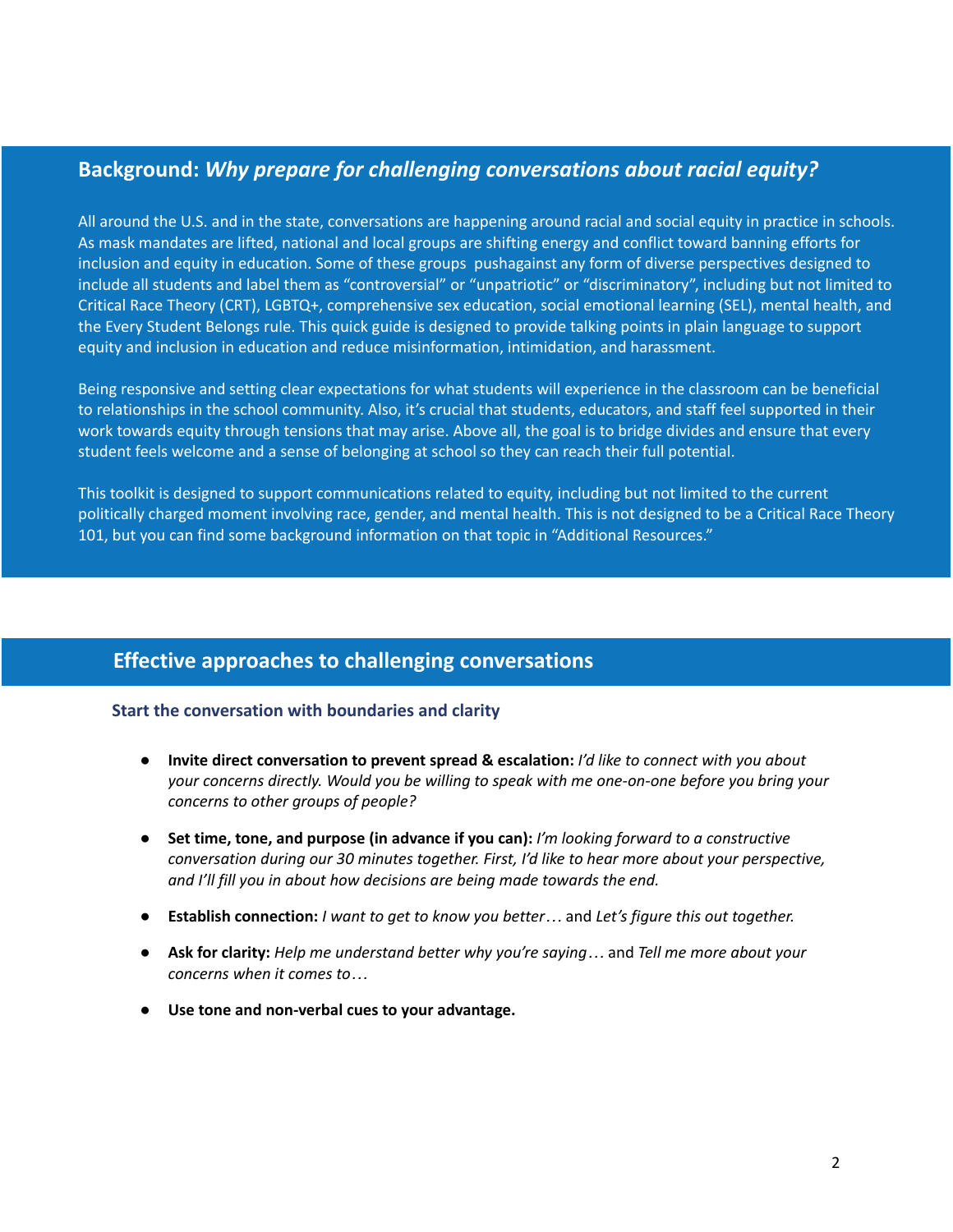### <span id="page-2-0"></span>**Continuing and ending the conversation**

- Empathize and ask for fair consideration in return: I see how much you care about your child. I hope you can understand that it's my responsibility to show the same level of care for all students *in our [school/district]... that's why…*
- **● Establish expectations and gain consent to offer clarity:** *Based on what you shared earlier, I believe I can alleviate your concerns by providing you with more information. Would you like to learn more?*
- **● Support staff with success stories:** *Consider sharing a story about that educator in action or about a similar classroom activity and how you've seen it work well.*
- End the conversation with an ask: Thank you for your time today. As you continue to think about *this issue, I hope you will bring additional questions and concerns to me directly.*

### <span id="page-2-1"></span>**How to Ground Your Conversations in Story, Experience, and Engagement**

All the talking points in the world won't be as effective as your ability to speak to these things:

- **What is your responsibility as a leader?**
	- While it's good to be equipped with facts and prepared to debate, it's best not to try to be an expert on something other than your own experience and deep knowledge.
	- $\circ$  Talk about what you do know, such as what's happening in your district and what you feel you are responsible for as a leader.
- **How are you planning to include others and building a larger leadership base?**
	- $\circ$  Think about how to build a broad coalition to support equity and inclusive education, especially on topics where you expect opposition. School board members, clergy, and staff leaders may be potential collaborators.
- **What is your vision / the vision for your district?**
	- Being future oriented, excited, and hopeful can be a powerful thing, if you feel the time is right.
	- Talk about bringing communities together, especially if there are some people or groups who are emphasizing divides: *Being at school should mean being a part of the community while working together to build on our strength and bridge what has divided us in the past.*
- **● What is the plan to arrive at the vision?**
	- Describe the end goal that a lot of folks will be willing to vocally support even if there's a loud and vocal minority: *Our district's goal is to make sure every student has equal opportunities to succeed in school and has access to accurate, comprehensive and relevant curriculum. We are ensuring that each and every student has access to knowledge and skills as well as opportunities to grow, learn and thrive.*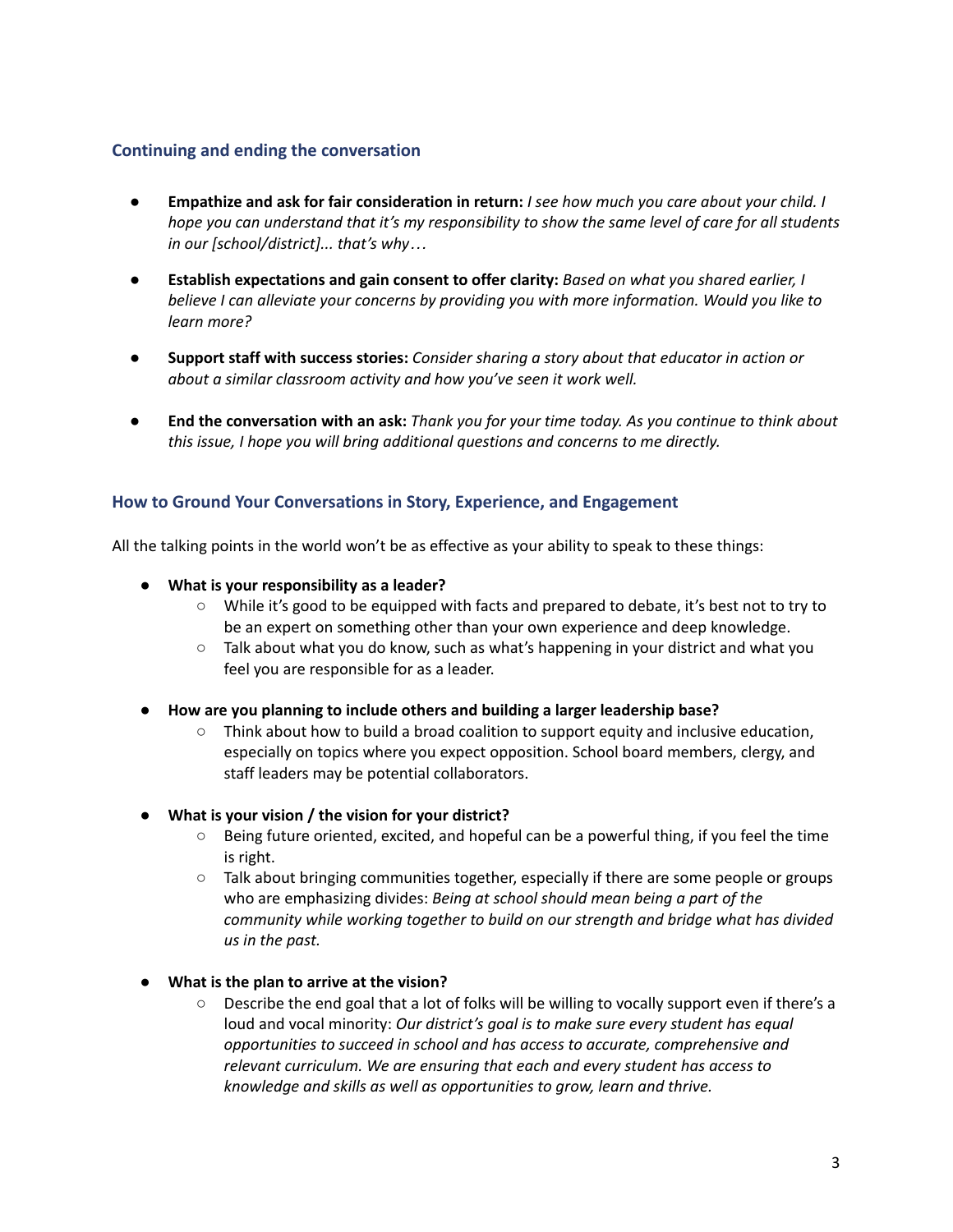- $\circ$  Share how the district plans to arrive at that goal, for example being vocal about the importance of culturally responsive education: *Our district recognizes the knowledge and unique lived experiences of the students in our classrooms. We are committed to strengthening high-quality, culturally-sustaining and revitalizing instruction, leadership, and pathways to graduation and post-secondary transitions.*
- **● What are some key turning points and experiences you can share?**
	- It's harder to debate a story than a philosophical stance. Describe what really happens in the classroom and alleviating fears of "worst case scenarios."
	- Being real with people about pain points but talking about what is possible now and in the future: *It's important to acknowledge the long and painful history of race and education in our state. Students are ready for systems and institutions to change for the better, and that's why our district is making sure racial equity is central.*
	- This works well if you're also expressing openness to hearing the stories and concerns of others too.
- **● What is the experience of people most impacted that you've engaged with?**
	- Do the engagement work and share what you're hearing
	- Supporting teachers and students: *We trust educators to reinforce equity in the classroom, and we trust students to share and learn about what's happening in the world around them.*
	- It is difficult to disagree with someone who says: *I've talked to students, and I'm hearing that they want…*

# <span id="page-3-0"></span>**Scenario Recommendations for Advancing Racial Equity**

### **School districts' responsibilities for advancing racial equity in Oregon**

- Every [Student](https://www.oregon.gov/ode/students-and-family/equity/SchoolSafety/Pages/EveryStudentBelongs.aspx) Belongs
- Bullying, [Harassment,](https://www.oregonlegislature.gov/bills_laws/ors/ors339.html) & Intimidation
- Civil [Rights](https://www.oregon.gov/ode/students-and-family/equity/civilrights/Pages/default.aspx)
- [Student](https://www.oregon.gov/ode/studentsuccess/Pages/default.aspx) Success Act
- Human Sexuality [Education](https://secure.sos.state.or.us/oard/viewSingleRule.action?ruleVrsnRsn=145221) Law

#### **Responding to board who is pushing back against racial equity work:**

- 1. Ensure that your board members receive training on their role and the relevant rules that govern their work. Work with the Oregon School Boards [Association](http://www.osba.org/) to encourage board members to attend both individual and full-group training opportunities early in their terms.
	- a. Make sure board members understand and can use parliamentary procedure and [Robert's](https://robertsrules.com/) rules of order.
	- b. Make sure board members are aware of and complying with Oregon's public [meeting](https://www.doj.state.or.us/oregon-department-of-justice/public-records/public-records-and-meetings-law/) laws and public [records](https://www.doj.state.or.us/oregon-department-of-justice/public-records/public-records-and-meetings-law/) laws, including the strict rules around executive sessions and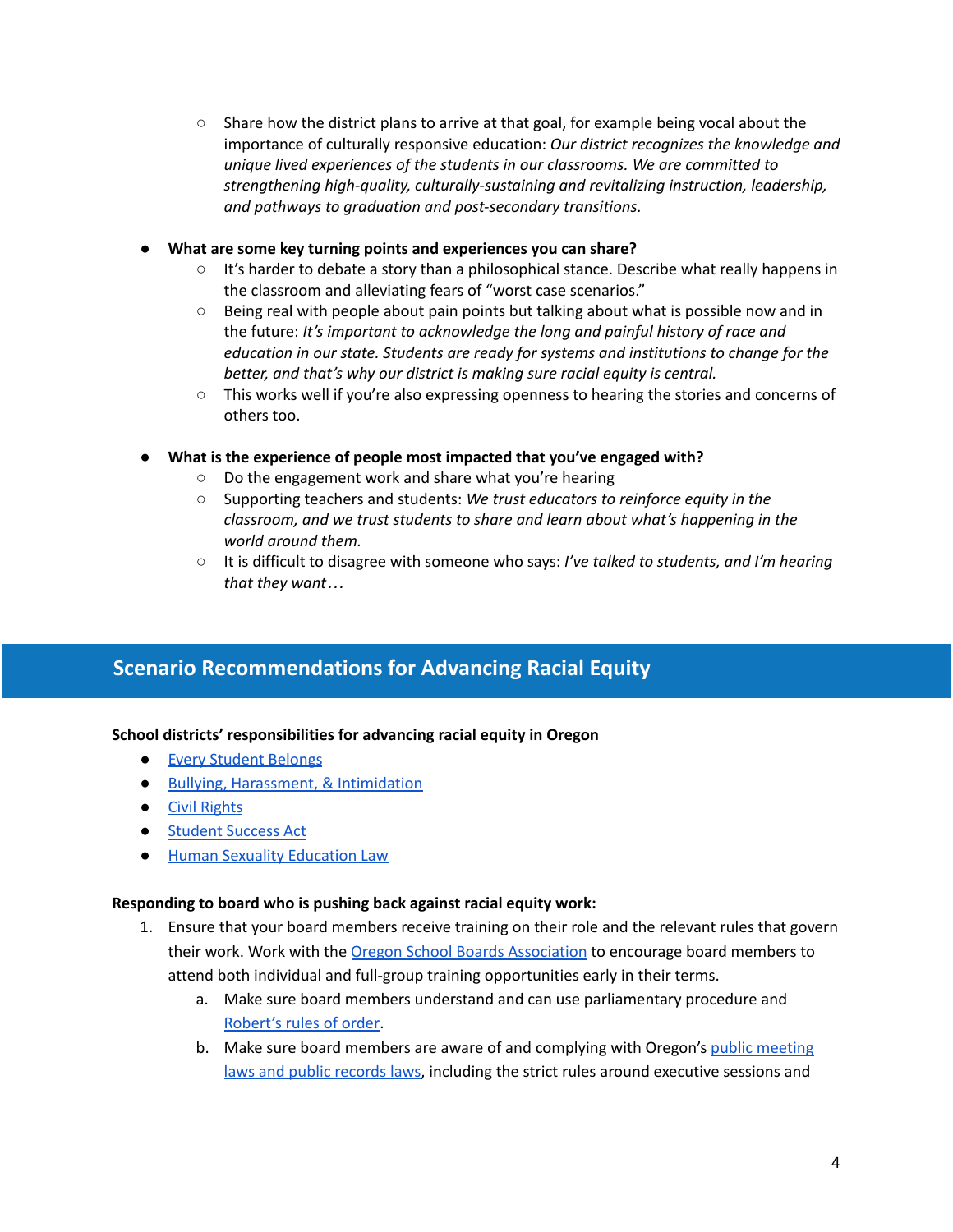serial communications. Failure to adhere to these laws could have serious consequences for you, your board, and your school district.

- 2. Don't approach controversial or divisive situations solo. Consult with people in your district as well as external partners as the situation develops, including COSA and OSBA, for support.
	- a. Part of the role of superintendent is communicating with district stakeholders; consider ensuring that community leaders are aware of pending decisions and their opportunity to provide public comment and written feedback to the board, as it is the board's responsibility to listen to the entire school community.
	- b. Keep lines of communication open and continuous with board members and community when difficulties arise.
	- c. As superintendent, you may already meet regularly with each board member. Consider speaking to board members who are supportive of racial equity work about how to move forward.
	- d. Beyond consultations and keeping lines of communication open for support, think about how to build a broad coalition to support equity and inclusive education, especially on topics where you expect opposition. Early support from local community leaders, elected officials, statewide leaders, etc, can help blunt opposition and leave fewer openings for bigotry or hate.
- 3. Work with board members towards a shared rationale about how the district is supporting students, in addition to following the law.

### **Responding to parents who are concerned about racial topics in the classroom:**

- 1. Invite direct conversation: "I'd like to connect with you about your concerns directly. Would you be willing to speak with me one-on-one before you bring your concerns to other groups of people?" (ex. Facebook, news media, parent groups)
- 2. Ask: "What are you most concerned about?" and keep asking curious questions to unpack their concerns.
- 3. Empathize: "I see how much you care about your child. I hope you can understand that it's my responsibility to show the same level of care for all students in our [school/district] so it's important that I can listen and hear concerns from many different people. I appreciate you giving me a chance to do that by hearing your concerns. I will do my best to resolve the situation, and I believe we can figure it out together."
- 4. Establish expectations: "Have you seen our district's strategy/plan? I'd love to share it with you and explain exactly how racial equity fits into that and into our curriculum. Based on what you shared earlier, I believe I can alleviate your concerns by providing you with more information. Would you like to learn more?"
- 5. Show support for educators of color if they are receiving criticism. Consider sharing a story about that educator in action or about a similar classroom activity and how you've seen it work well.
- 6. End the conversation with an ask, such as: "I respect that you may still have concerns, but would you be willing to see how the semester goes? It might surprise you." or "I'm glad we've come to an agreement. If you speak to other parents, would you be willing to share some of what we talked about so their concerns can be alleviated too?"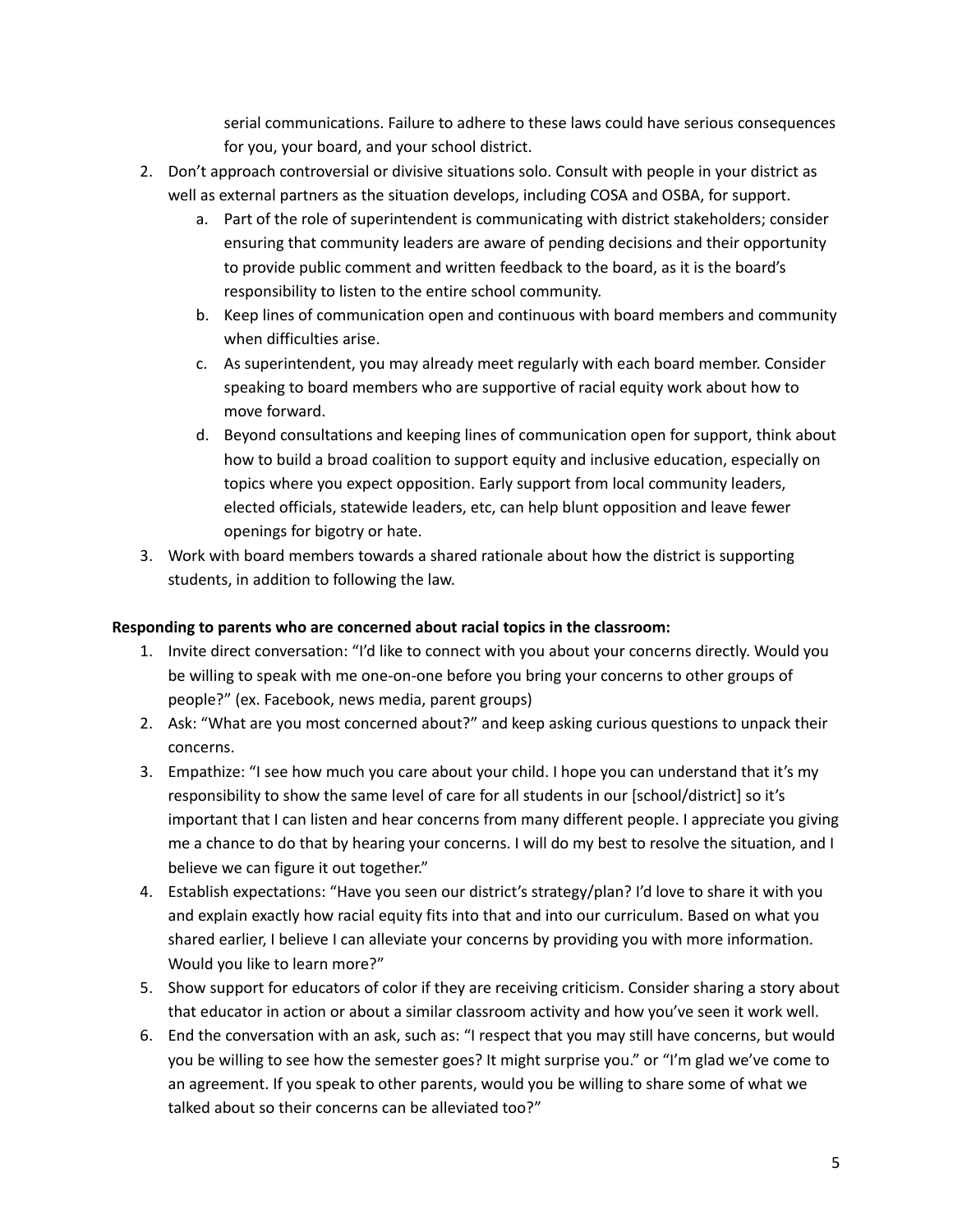#### **5 Responses for Challenging Situations**

- 1. Racism still exists in our society today, and is a system that harms Black people, Indigenous people, Latinx people, Asian and Pacific Islander people, and folks of color around the world. It also decreases the quality of life for everyone, including people who are white.
- 2. Critical Race Theory helps people describe and understand how racial inequity is baked into all of our social and political structures. Preparing students to engage in the larger world beyond our district requires talking about the ways in which race relates to power, and systems.
- 3. We don't teach kids that they are responsible for the past, but we do want to make sure they have a stake in the future.
- 4. Parents and teachers in our community feel our students need to be set up for success with accurate, honest curriculum, books, and conversations throughout their education. These conversations are necessary in the midst of intense political discord.
- 5. We strive to provide a truthful and understanding environment that includes each and every student as well as their backgrounds and experiences, so that they can learn freely and develop the important life skills they need to be a part of shaping the future.
- 6. [Transparency/parental involvement/family engagement] is crucial to our district's success. And when those words are used as a way to ban books and restrict the free flow of ideas and conversations in our children's classrooms, then deeper discussions need to happen with students at the center.

### **Responding to media:**

- 1. Before responding, always vet the person thoroughly. Every person comes with some form of bias, so it's important to find out if they are operating in good faith, as there have been some misleading situations over the past year.
- 2. Respond in a way that is supportive to educators and staff, particularly staff of color.
- 3. Start with values and commitment to making sure all students receive an equitable, high quality education.
- 4. Don't get too caught up in details and past mistakes. Emphasize solutions and future plans.
- 5. Don't assume anything is "off the record" unless you get explicit agreement from the reporter beforehand. Any part of a conversation, even before or after an interview, is on the record unless the reporter agrees in advance that it isn't.
- 6. It's ok to talk about racial equity. Racial equity is a standard and central for the Oregon Department of Education and it is not optional to implement and reinforce. Media that sensationalize equity and stir up fear will do so no matter what you say. But your supporters and people who are on the fence need to know you are prepared to be vocal about doing the right thing.
- 7. Seek support. Get media training, digital privacy support, PR support, and messaging guidance as needed.

#### **Assuming some positive community support, what can schools do to harness that energy?**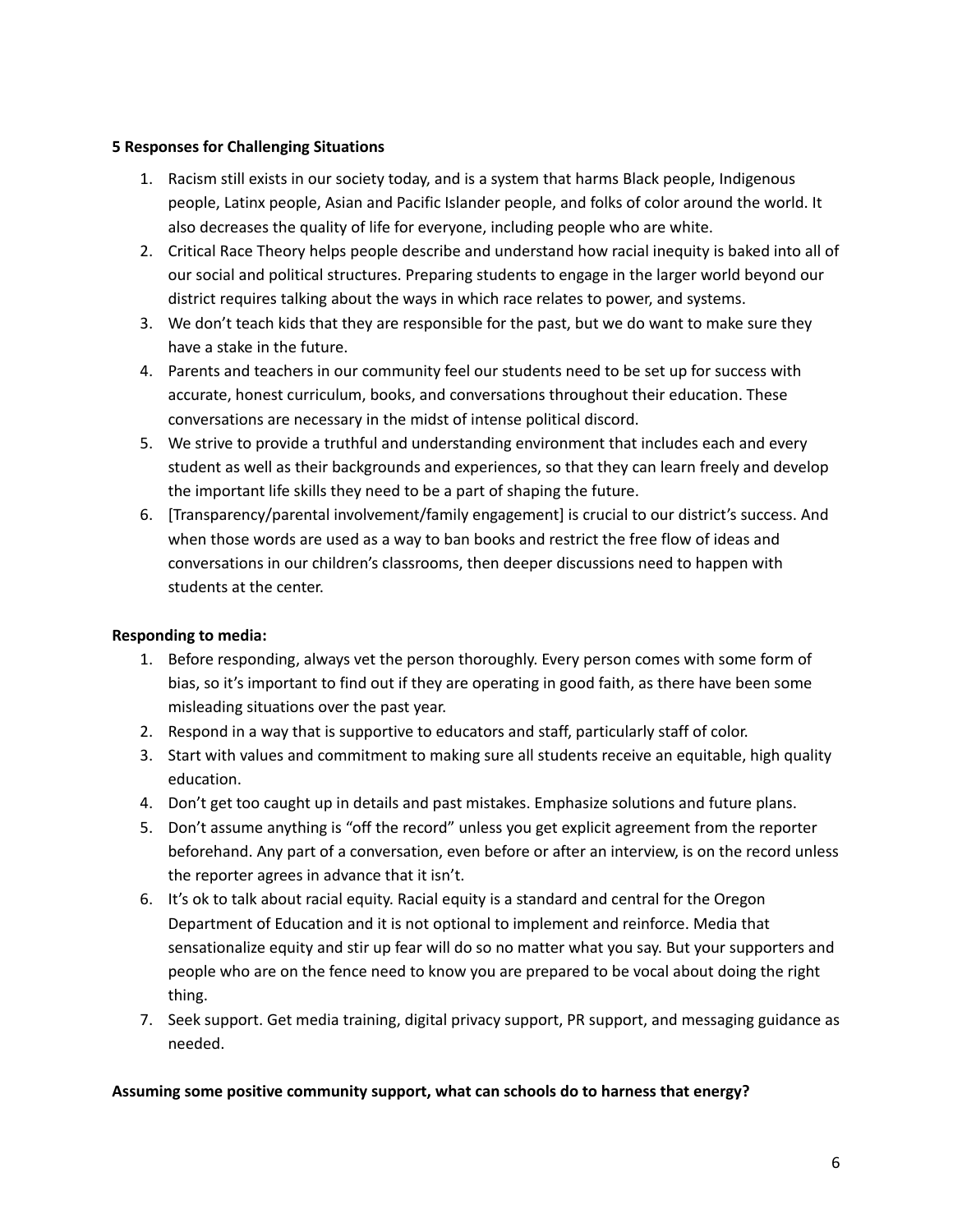- 1. You can get started now on establishing community groups seeking to further equity work in your district. In fact, **starting September 15, 2022, school districts are required to establish an [educational](https://olis.oregonlegislature.gov/liz/2021R1/Measures/Overview/SB732) equity advisory committee.** The start date in 2022 doesn't mean you can't jumpstart a committee in advance of that date, and it may serve your district well to be prepared and have a committee in place in advance of that date.
- 2. This is an opportunity not just to build community support for equity work, but to build support across communities, on the state level, in different sectors that have an investment in strong and inclusive democratic institutions.
- 3. Plan your response to organized opposition to equity in education in advance. Before a specific announcement is made, or event is held, think in advance about what groups might do and make a plan to respond in a way that is values-based and emphasizes the importance of equity and inclusion in education.
- 4. Hold a restorative conversation with school community members to discuss dreams and fears across races, genders, and identities.
- 5. Don't be afraid to build support along the way! This toolkit contains planning materials for outreach and engagement.

### **Anticipate what comes next:**

- 1. What fades on a national level may take more time to dissipate at a local level.
- 2. After fears are stoked, anticipate public records requests.
- 3. Educators may remain under pressure if they feel a sense of vigilance from family members around these issues, which puts stress on them during an already stressful time.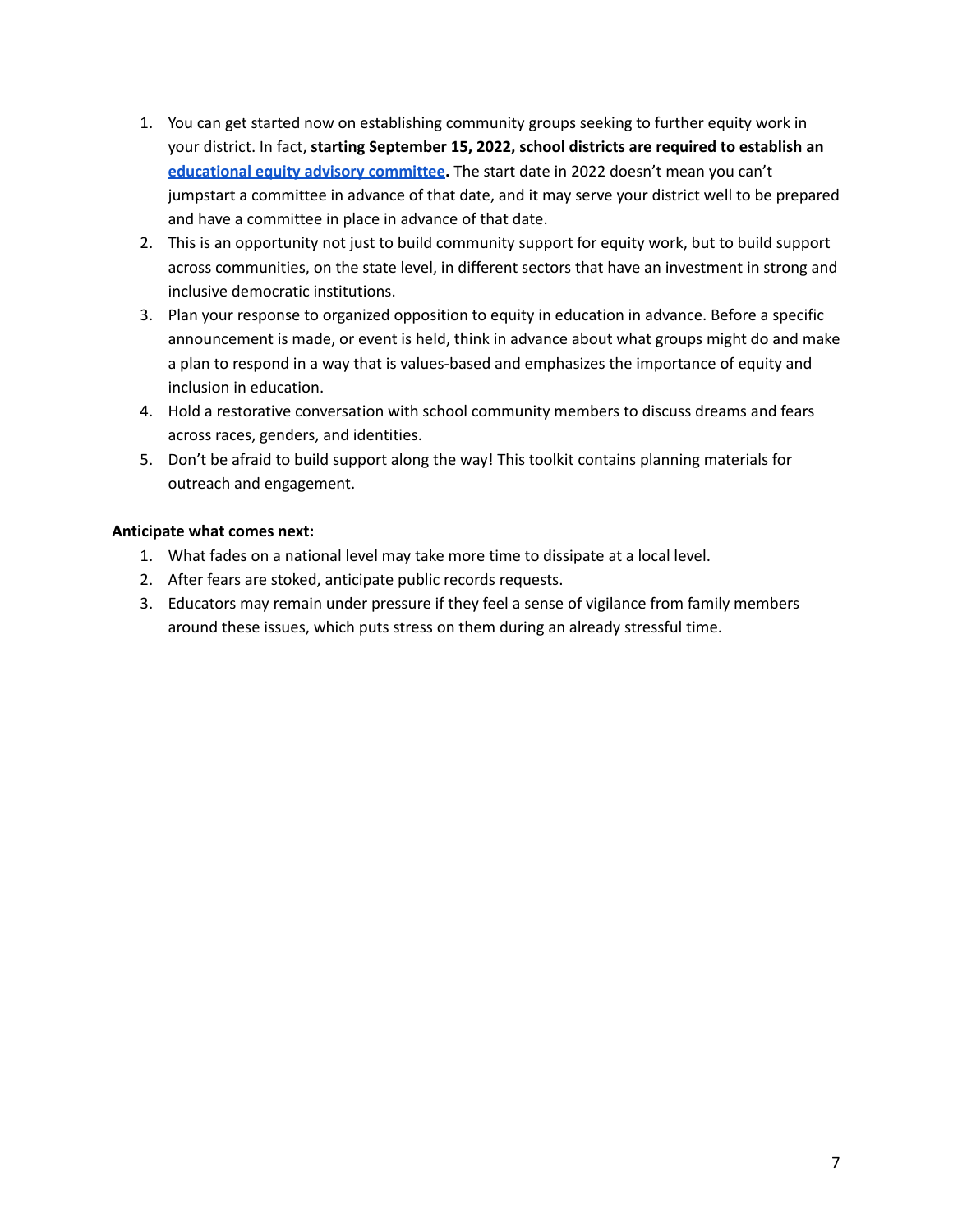# <span id="page-7-0"></span>**Sample Messages Related to Equity**

*Instructions: Evaluate where your audience/conversation partner is on the spectrum of emotion surrounding the issue of racial equity in education. Then, use corresponding messages in the tables below to invite them to shift to a more positive emotion.*

**Remember to start with shared values.** What are the values that you might share with people you're inviting? Review this list of [values](https://jamesclear.com/core-values) and identify the ones that feel relevant to you and the people you're in conversation with, such as *interdependence, loyalty, fairness, responsibility, and clarity.*



#### <span id="page-7-1"></span>**Goal Setting**

**"What we can agree on…"**

*Goal: Move from outright violence and contempt or fear to mild aversion and discomfort.*

**"Here's what's really happening in our classroom..."**

*Goal: Move from aversion and discomfort towards ambivalence and acceptance.*

#### **"Our district is advancing equity because/by..."**

*Goal: Move from ambivalence and acceptance to affirmation and activism.*

**"To really move the needle, we need more vocal supporters like you..."** *Goal: Move from affirmation to vocal support and activism.*

### <span id="page-7-2"></span>**General / Centering Youth and Community**

We all want to live in communities where we know we can depend on each other, no matter what we look like or where we come from.

As [leadership role], my responsibility is to support our district and bridge divides in order to ensure a calm, coordinated, and welcoming school environment so that teaching and learning can continue as planned.

When students see themselves and each other in the curriculum, they have better relationships with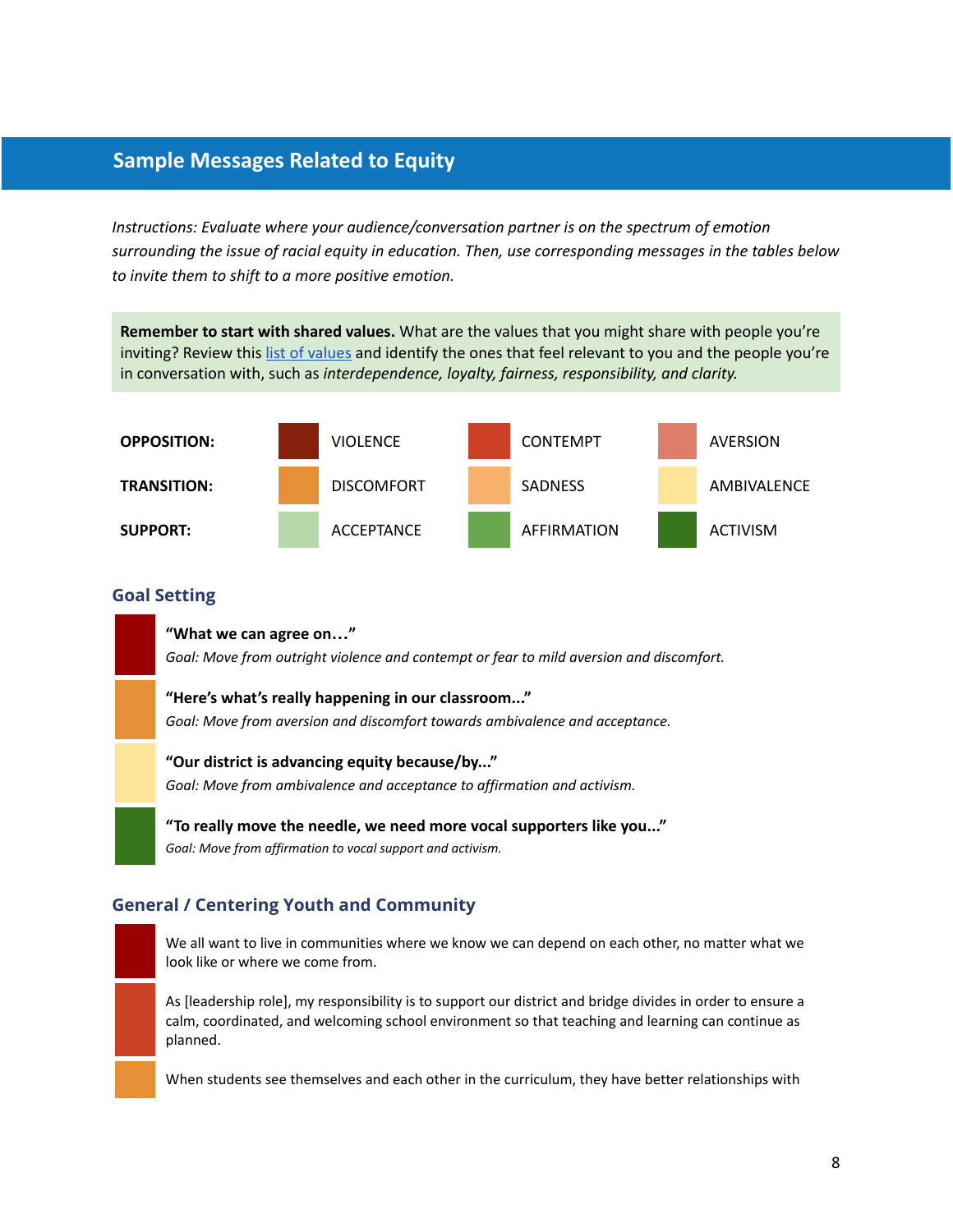their classmates, the classroom environment is calmer, and the school climate as a whole is improved.

We want to create communities where we care and are cared for by each other, no matter what we look like or where we come from.

Being at school should mean being a part of the community while working together to build on our strength and bridge divides.

### <span id="page-8-0"></span>**Racial Equity / Culturally Responsive Curriculum**

Above all, [our/my] goal is to bridge divides and ensure that every student feels welcome and a sense of belonging at school — so they can reach their full potential.

Talking about race and different cultures isn't about blame; it's about understanding each other.

We don't teach kids that they are responsible for the past, but we do want to make sure they have a stake in the future.

Teachers who talk about culture and race can give students mirrors that reflect their identity, and windows into the world to connect with other cultures.

Instead of censoring free thought and discussion, we're going to provide a fact-based, understanding environment that includes each and every student, so that they can learn freely and develop the important life skills they need to be a part of shaping the future.

Learning about different histories, races, and cultures helps us build connections across our differences. Educators [or teachers in our district] are experts at connecting curriculum to students' experiences, perspectives, histories & cultures.

Including all peoples in our materials shows every student that everyone belongs and is welcome in our schools and communities.

Have you seen our district's [strategy/plan]? I'd love to share it with you and explain exactly how racial equity fits into that and into our curriculum in service to the larger plan.

Our district recognizes the knowledge and unique lived experiences of the students in our classrooms. We are committed to providing culturally relevant and sustaining curriculum and experiences so that students are affirmed and validated for each of their unique histories and identities.

It's important to acknowledge the long and painful history of race and education in our state. Students are ready for systems and institutions to change for the better, and that's why our district is making sure racial equity is central.

#### <span id="page-8-1"></span>**Social Emotional Learning (SEL)**

*[Derived](https://casel.s3.us-east-2.amazonaws.com/KeyMessages_SEL.pdf) from CASEL talking points and [FrameWorks](https://www.aspeninstitute.org/wp-content/uploads/2017/04/SEAD_Pertinent_Findings_Memo-April_2017.pdf) Institute SEAD framing guidance.*



We are greater than any fear politicians and pundits can stir up, and we [can turn to each other/can practice turning to each other] with trust and support for a great school year ahead.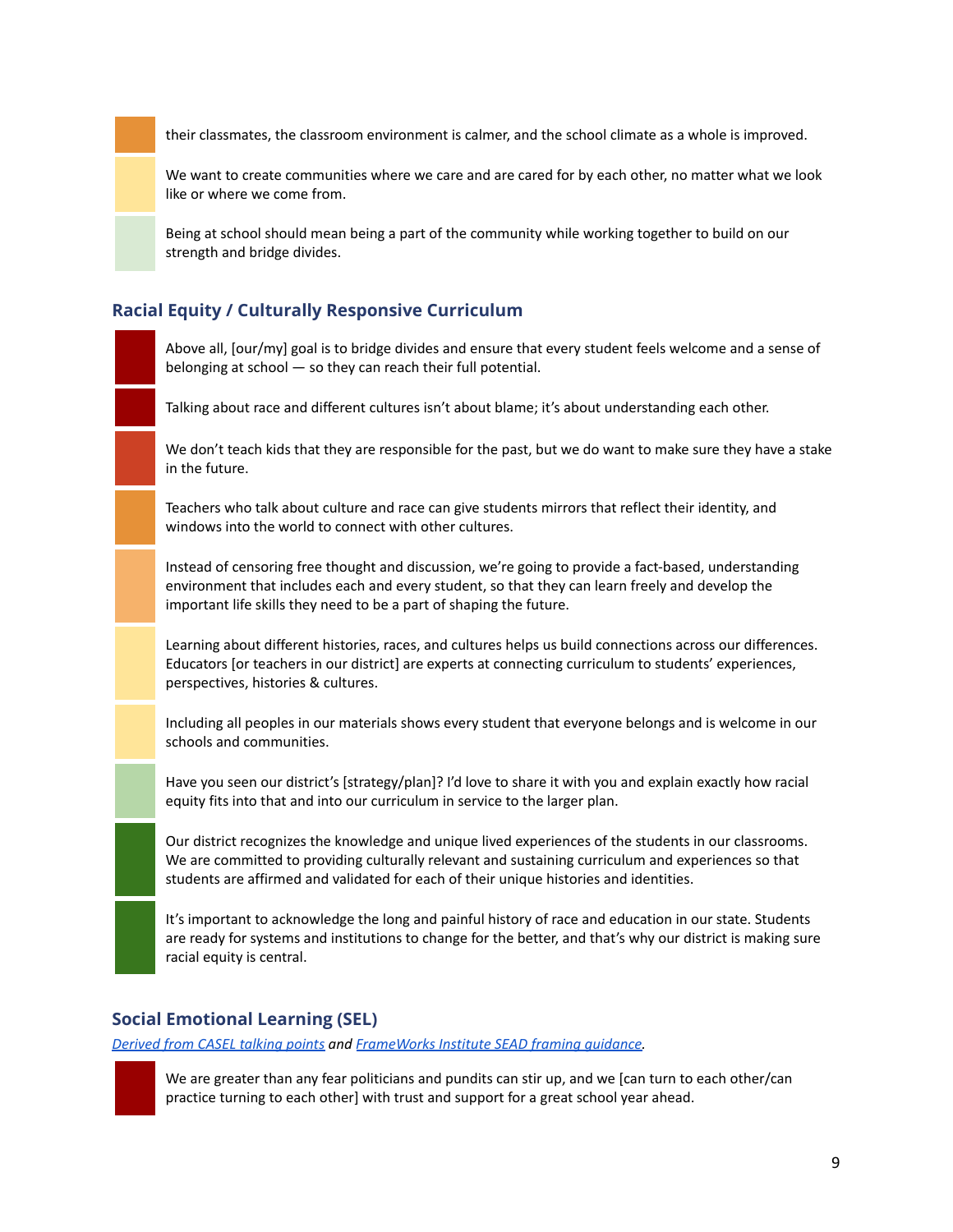When we see value in the basics of education, it can be hard to feel supportive of what seems new. Just because "social-emotional learning" is being highlighted in the media doesn't mean it's new. It's what well-prepared teachers do so their students can succeed.

When teachers really see their students, they can focus on identifying and building on a student's existing strengths for their academic success and overall development. The label of social-emotional learning is a way of having best practices for how teachers go about this.

It makes sense that social, emotional, and academic skills are interrelated. Teachers know from experience that a child can't focus on academic skills alone because they aren't learning in a vacuum. SEL supports positive developmental and learning outcomes.

Young people spend a significant portion of their early life in school. They aren't just learning the basics, they are experiencing emotions and learning social skills too. Our school staff is trained and prepared to support young people as they develop and grow.

When schools, families, and community partners work together to prioritize the social and emotional experiences young people have at school, we can make sure all students have rich opportunities to learn and practice important skills that help them collaborate, solve problems, and succeed in school, college, career and life.

The ability to focus, manage emotions, and stay engaged plays an incredibly important role in students' ability to learn. Students who can plan and organize tasks and cope with challenges are better equipped to master content knowledge and academic skills.

When young people in our community get ready to go out into the bigger world, they are going to need basic skills, but they'll also need social skills and the ability to handle their emotions in order to develop strong relationships and reach their full potential.

We provide a high-quality education for all students that can support the priorities and goals that matter to them and to their families, such as college and career success, civic engagement, and wellness. The way we think about the social and emotional part of learning is driven by engagement with families and tailored to the local priorities, cultures, and needs.

When your kids are in school, we want them to get the very best of what education has to offer - that goes beyond the basics of classroom instruction. We want the learning environment to also support your kids' ability to feel engaged, motivated, and a sense of belonging. That's what social-emotional learning is really about - making sure the social and the emotional experiences young people have while learning contribute to their healthy development.

Social-emotional learning must be embedded throughout the formal education spaces we are responsible for. It can't be an add-on, afterthought, or alternative. That means we build social and emotional skills into the entire learning experience both in targeted and integrated ways.

### <span id="page-9-0"></span>**Gender and Sexuality Education**

All around the state, students, families, and teachers are under a tremendous amount of stress. Let's give teachers our trust as they do their jobs by creating care, connection, and curiosity that students need in order to learn. If you're worried about something, you can come to talk to us about it.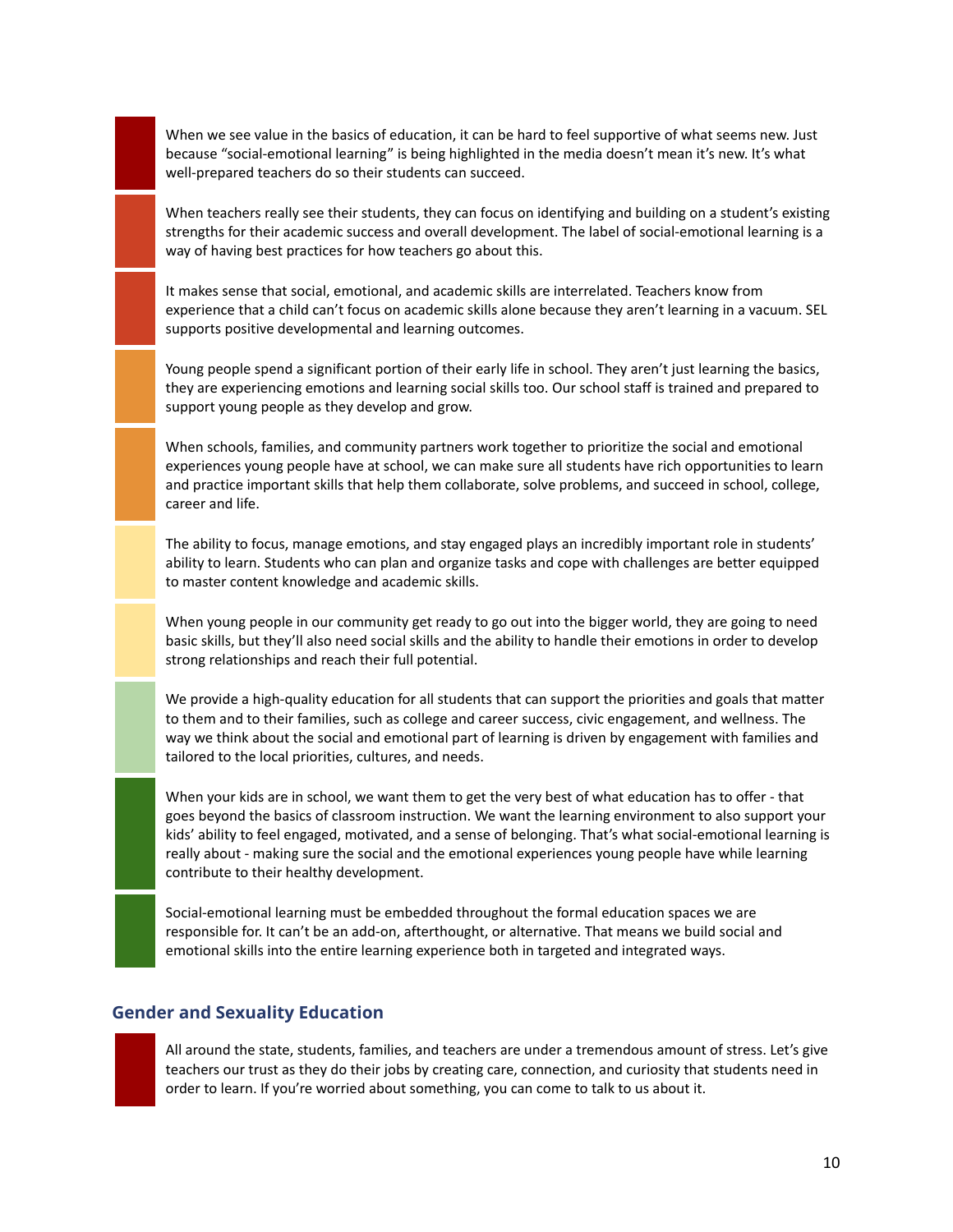Hot-button political language doesn't change the fact that parents and teachers in our community feel our students need to be set up for success with accurate, honest curriculum, books, and conversations throughout their education. That includes health education.

When we can openly discuss identity, gender, and sexual orientation, then we are able to promote instead of damage student mental health together while also preventing violence and bullying in our schools.

Let's trust students to decide who they want to talk to and why about their developing minds and identities. Our educators ensure privacy…

Our district is committed to not just acknowledging, but affirming the unique lived experiences and identities of the students in our classrooms. Students thrive when they are supported and validated.

Accurate, inclusive, and comprehensive health education helps to create a welcoming school climate that also ensures young people are able to develop and make decisions with all the information they need to thrive.

[Transparency/parental involvement/family engagement/parent choice] is crucial to our district's success. But when those words are used as a way to ban books, restrict the free flow of ideas and conversations in our children's classrooms, or discriminate against or exclude members of our community - then deeper discussions need to happen with students at the center.

### <span id="page-10-0"></span>**Inviting Conversations**

*Invite direct conversation:* "I'd like to connect with you about your concerns directly. Would you be willing to speak with me one-on-one before you bring your concerns to other groups of people?"

*Empathize:* "I see how much you care about your child. I hope you can understand that it's my responsibility to show the same level of care for all students in our [school/district] so it's important that I can listen and hear concerns from many different people."

*Ask:* "What concerns you about [making sure every student has a strong understanding of culture and race as part of their education]?"

*Ask:* If you speak to other [parents/community members], would you be willing to share some of what we talked about so their concerns can be alleviated?

### <span id="page-10-1"></span>*Attribution: Some messages derived from [Partnership](https://futureforlearning.org) for the Future of Learning* **5 talking points about equity - with formal and plain language examples**

| Formal                                            | <b>Plain Language</b>                             |
|---------------------------------------------------|---------------------------------------------------|
| Our district's goal is to make sure every student | When school is a place where students             |
| has equal opportunities to succeed in school and  | understand the world around them (the good        |
| has access to accurate, comprehensive and         | parts and the hard parts) they can both celebrate |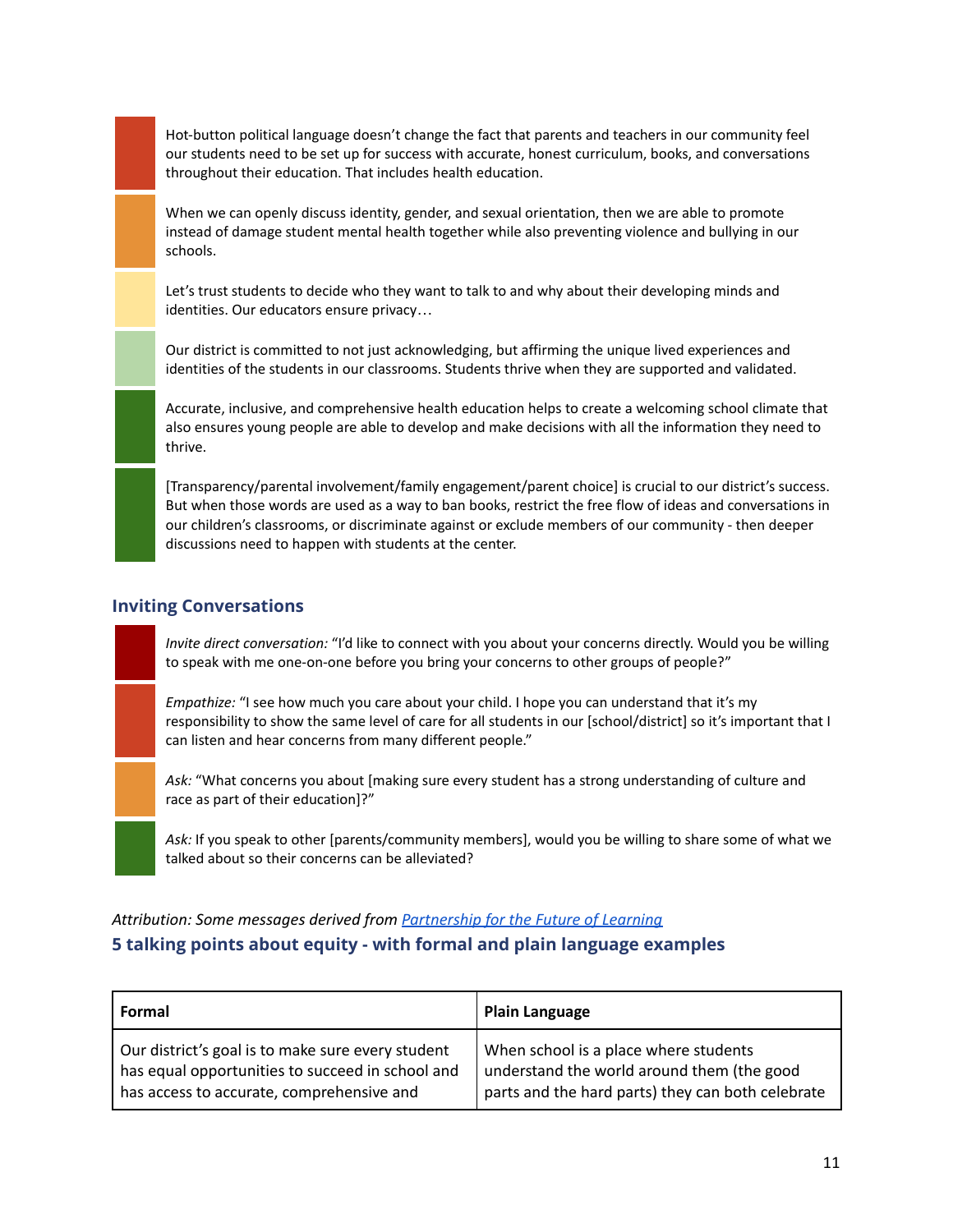| relevant curriculum. We are ensuring that each<br>and every student has access to knowledge and<br>skills as well as opportunities to grow, learn and<br>thrive.                                                                                                                                                                                                                                     | successes and avoid mistakes.<br>Students learn a lot more than just academics at<br>school. Schools are a place where children also<br>learn how to interact with others outside of their<br>family and those that may be different from<br>them. The relationships they build here are<br>crucial towards their ability to go out into the<br>world and succeed.                                  |
|------------------------------------------------------------------------------------------------------------------------------------------------------------------------------------------------------------------------------------------------------------------------------------------------------------------------------------------------------------------------------------------------------|-----------------------------------------------------------------------------------------------------------------------------------------------------------------------------------------------------------------------------------------------------------------------------------------------------------------------------------------------------------------------------------------------------|
| It's important students see themselves, their<br>families, and their communities represented in<br>curricula across all subject matter. When young<br>people see themselves in the curriculum, they're<br>more engaged, they feel a sense of belonging,<br>and they're more able to learn.                                                                                                           | Talking about race and different cultures isn't<br>about blame; it's about understanding each other.<br>Learning about different histories, races, and<br>cultures gives students mirrors that reflect their<br>own identities and windows into the world.<br>Including all peoples in our materials shows every<br>student that everyone belongs and is welcome in<br>our schools and communities. |
| We trust educators to reinforce equity in the<br>classroom, and we trust students to share and<br>learn about what's happening in the world<br>around them.                                                                                                                                                                                                                                          | Teaching about the cultures of a wide range of<br>students isn't something to fear - it's hope and<br>love in action.<br>Young people want to be able to talk about what's<br>happening in the world around them, including<br>who has power and why.                                                                                                                                               |
| Being at school should mean belonging to a<br>connected community while working together to<br>build on our strength and bridge what has divided<br>us in the past.                                                                                                                                                                                                                                  | We all want to live in communities where we<br>know we can depend on each other, no matter<br>what we look like or where we come from.                                                                                                                                                                                                                                                              |
| Research shows that students who see positive<br>representations of themselves in their curriculum<br>have improved educational outcomes. For<br>students of color as well as White students,<br>culturally responsive education decreases<br>dropout rates and suspensions, increases student<br>participation, confidence, academic achievement<br>and graduation rates. (Also see this factsheet) | When kids see themselves and others in<br>materials, all kids stay in school longer and more<br>successfully reach their goals. They do better.                                                                                                                                                                                                                                                     |

# <span id="page-11-0"></span>**Sample Letter to School Community about Equity**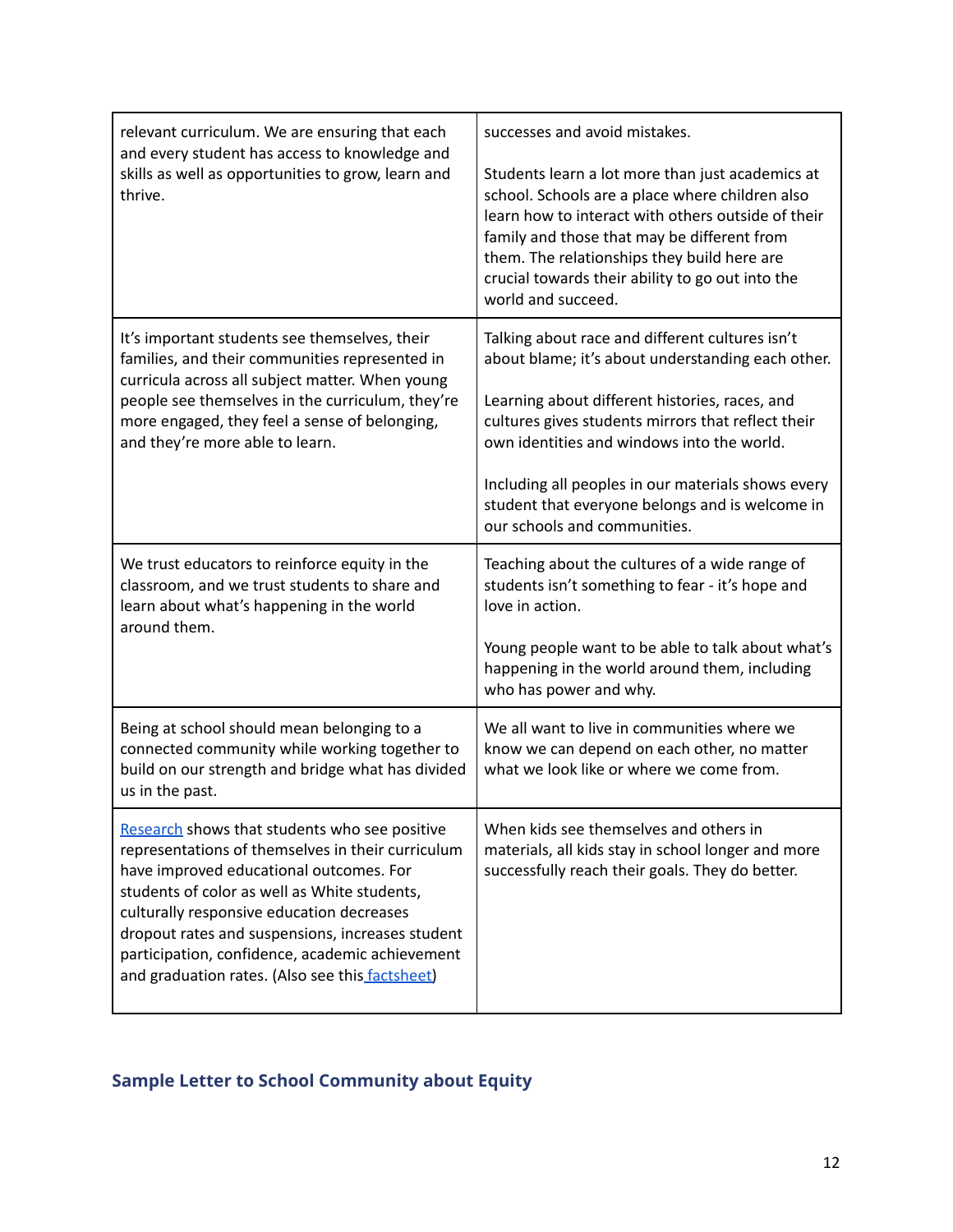Subject: What does "equity" mean to [district name]?

To [our school community/school board],

In the past weeks and months, we have faced extraordinary challenges together. We've worked hard to build on the strengths of our district while meeting the needs of young people during a global pandemic. Oregon's education professionals, including school board members, have pulled off heroic efforts to provide care, connection, and continuity of learning for our students.

Families and caregivers are essential partners, and our district is committed to making sure you have every opportunity to give input, participate, and learn more about the education we're providing to your children.

In addition to the global pandemic there's a lot happening in the cultural and political world around us. We want to recognize that there's a lot of hot button language that can lead to tensions in our school community; one of those words is "equity." Equity is a key part of the work our district does, so we want to make sure you know exactly what we mean when we use that work. Equity simply means *[making sure every student and every person that enters our school buildings experiences a sense of belonging and has access to high-quality education that addresses barriers to learning]*. We have phenomenal teachers and trust them to bring equity in the classroom with care for all of their students. Ultimately our hope is that students feel competent and prepared to discover and discuss the world around them.

Every student benefits when we pay attention to the experiences of students of color, students experiencing disability, tribal members, emerging multilingual students, students navigating poverty, students experiencing houselessness, foster care, and students with non-dominant gender identities and sexual orientations. Holding racial equity with special consideration is crucial in our district. Our demographics have shifted in recent years [describe]. To understand fully what racial equity means for our district, here's how we're ensuring that each and every student can reach their full potential. We are committed to:

- Implementing programs to enroll all students and regularly engage families, especially those who have not had access or have not been attending - no matter their race or language spoken at home;
- Strengthening high-quality instruction, leadership, and pathways to graduation and post-secondary transitions, including ensuring that the cultures of our students and families are included in the curriculum;
- Creating access to well-rounded education by centering student learning that builds on strengths, addresses cultural needs, provides active engagement, and is developmentally appropriate;
- Providing mental, social, & emotional health supports for students and staff with culturally responsive trauma-informed care and a strengths-focused multi-tiered system of support;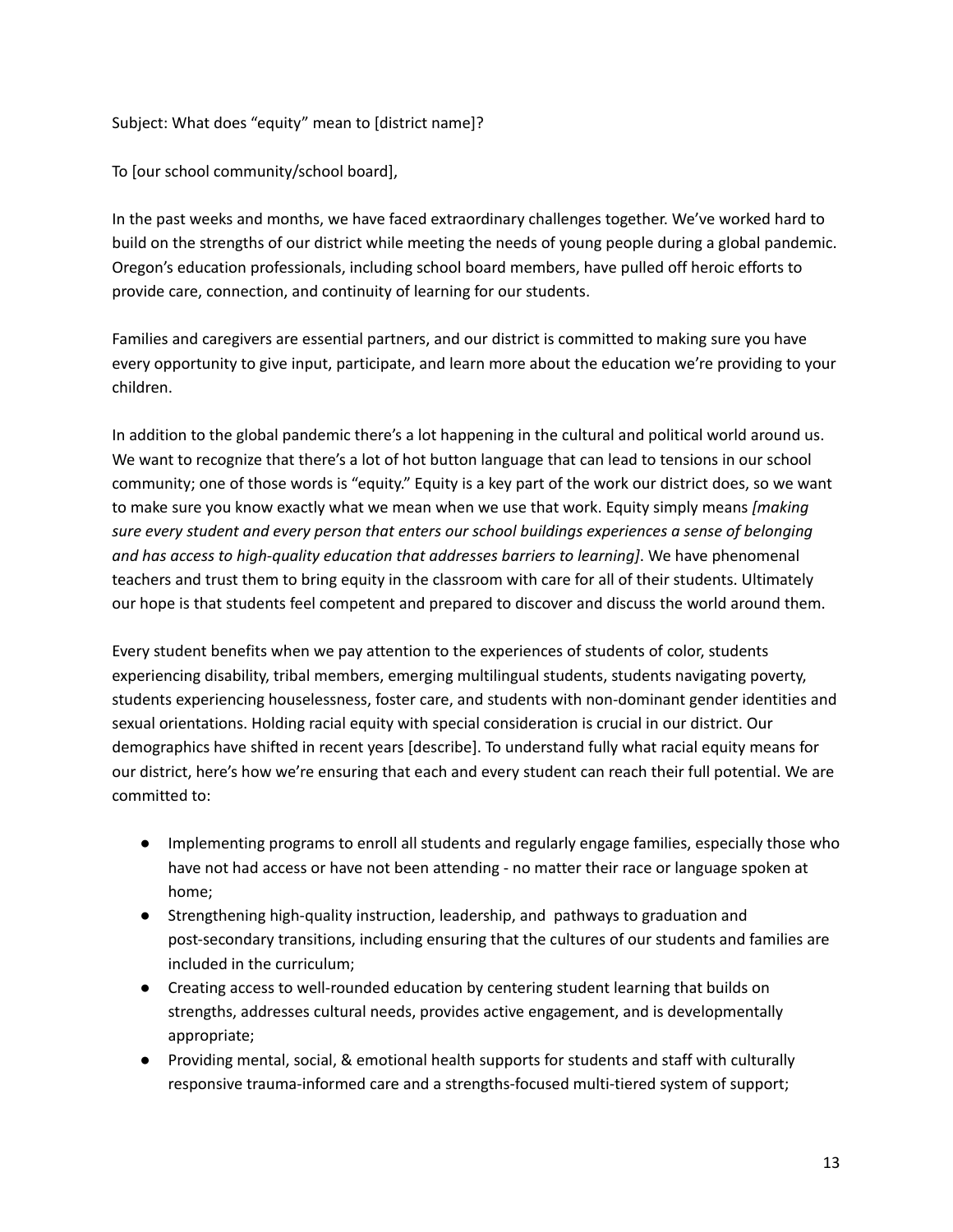- Safeguarding student opportunity in recognition of impact of the pandemic on students and families; and
- Serving students in transition from one community to another or to a new school (kindergarten, 6th, & 9th grades) so they feel a sense of support and belonging in order to overcome any fear and isolation.

Our district is committed to affording every student a full academic learning experience without restriction as they continue to regain their learning stride. We are proceeding with understanding, grace, and patience, as we adjust back to in-person learning and invite you to journey with us. If questions or concerns arise, we are here and happy to meet with you.

Consider participating in school activities [link to volunteering and participation options] and events to get a better sense of what's happening and to support your children on their learning journey.

Thank you for being a part of this community, [signoff]

# <span id="page-13-0"></span>**CRT Talking Points and Board Resolution Messaging**

# <span id="page-13-1"></span>**5 Messages About Critical Race Theory**

- 1. Ask: When you say "Critical Race Theory" I'm curious what you're referring to specifically in our curriculum. Are you willing to tell me more and also hear more from me about what's really happening in our classrooms?
- 2. Critical Race Theory is mainly used in higher education and is not a required part of any curriculum used in our district. However, some people are using the label of "Critical Race Theory" to refer to anything related to race, or equity (see messaging about racial equity above).
- 3. Critical Race Theory helps people describe how racial inequity is baked into all of our social and political structures - it's about institutions and laws, not blaming individuals or examining interpersonal dynamics.
- 4. Indoctrination through Critical Race Theory just isn't happening. What is happening: Young people are curious and are already talking about issues related to race and other identities. We are working to equip students with the tools they need to think, talk, and engage with issues of race, racism, and inequity.
- 5. Share: When I was growing up, I learned stories about American history that I found out later in life were untrue or incomplete. I wish I knew sooner that.. [Example, such as the Christopher Columbus and Thanksgiving narratives]. This is important because…
- 6. We recognize that there are attempts to ban anti-racism as part of curriculum because of a belief that talking about race and inequities will make students less patriotic. However, when students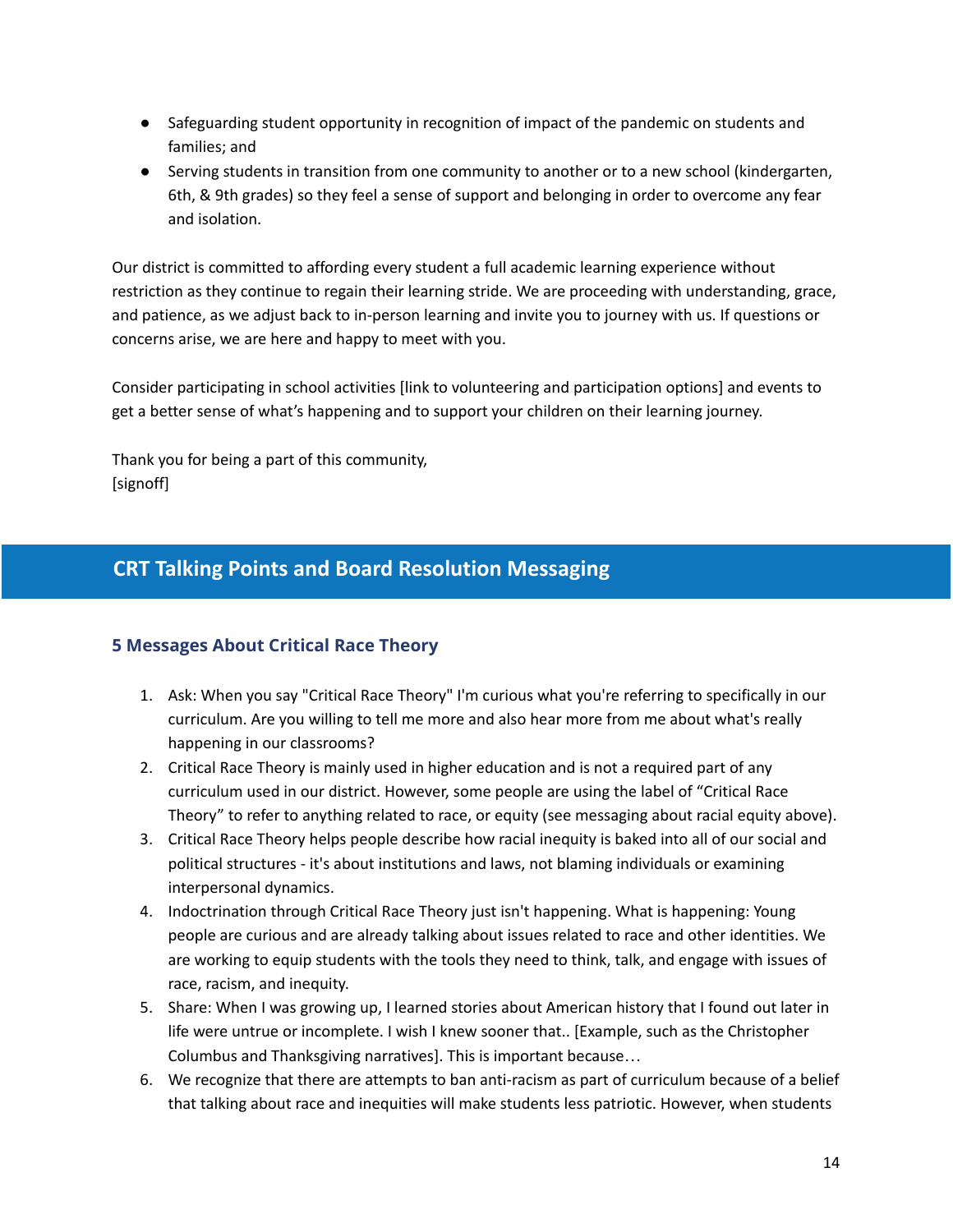understand the fullness of this country's history, the good and the painful parts, it means they have the knowledge to participate and lead the way into the future — to shape what happens next in U.S. history.

## <span id="page-14-0"></span>**Guidance for conversations about CRT/Culturally Responsive Curriculum**

- DO Advance a positive vision of educational opportunity that centers race. ([Example](https://www.frameworksinstitute.org/wp-content/uploads/2020/06/sharedstory-rec2.pdf) [Recommendation](https://www.frameworksinstitute.org/wp-content/uploads/2020/06/sharedstory-rec2.pdf))
- DO lead with an aspirational appeal to shared values, not a stark negative evaluation of the status quo.
- DO explain "how it happens" before talking about "who it happens to more often".
- DO frame the responsibility for the problem, and the benefits of solving it, as a shared concern.
- DO invoke common values that apply to all at the top of a communications, and subsequently explain how these values are derailed by racial bias and inequity.
- DO invoke the deeply embedded American values of **Ingenuity and Interdependence** with respect to solving tough problems
- DO remind people of our common belief that everyone deserves to be in an educational environment in which they can succeed and how failures in the system hurt everyone.
- DO communicate in a practical tone that emphasizes our shared fate
- DON'T focus on the triumphant individual or other mechanisms that exceptionalize
- DON'T focus on problems and disparities to the exclusion of solutions
- DON'T engage in a rhetorical debate around victims vs victors
- DON'T use edu-speak and policy jargon.

# <span id="page-14-1"></span>**Clarifications about Anti-CRT Messaging and Resolutions**

| <b>Messaging Opposed to CRT</b>                                                                                                                              | <b>Clarification</b>                                                                                                                                                                                                                                                                                                                                           |
|--------------------------------------------------------------------------------------------------------------------------------------------------------------|----------------------------------------------------------------------------------------------------------------------------------------------------------------------------------------------------------------------------------------------------------------------------------------------------------------------------------------------------------------|
| Overarching anti-CRT stance as<br>presented in this Heritage Foundation<br>report - "Critical race theory is a grave<br>threat to the American way of life." | The fact that there is no singular "American way of life" is<br>what makes the U.S. strong and free. To make the most of<br>that strength of our society, we need to build a stronger<br>understanding about the many cultures present in the U.S.<br>and beyond. Why would we want to deny young people<br>access to information about the world around them? |
|                                                                                                                                                              | Teaching honest, accurate history is an open door to having<br>a society that reflects values of interdependence, freedom,<br>and collective responsibility. Students need to learn the full<br>picture of U.S. history, even when it doesn't live up to the<br>values we believe in.                                                                          |
|                                                                                                                                                              | The U.S. is both founded on ideals of liberty, freedom and<br>equality, and has been built on slavery, exploitation,                                                                                                                                                                                                                                           |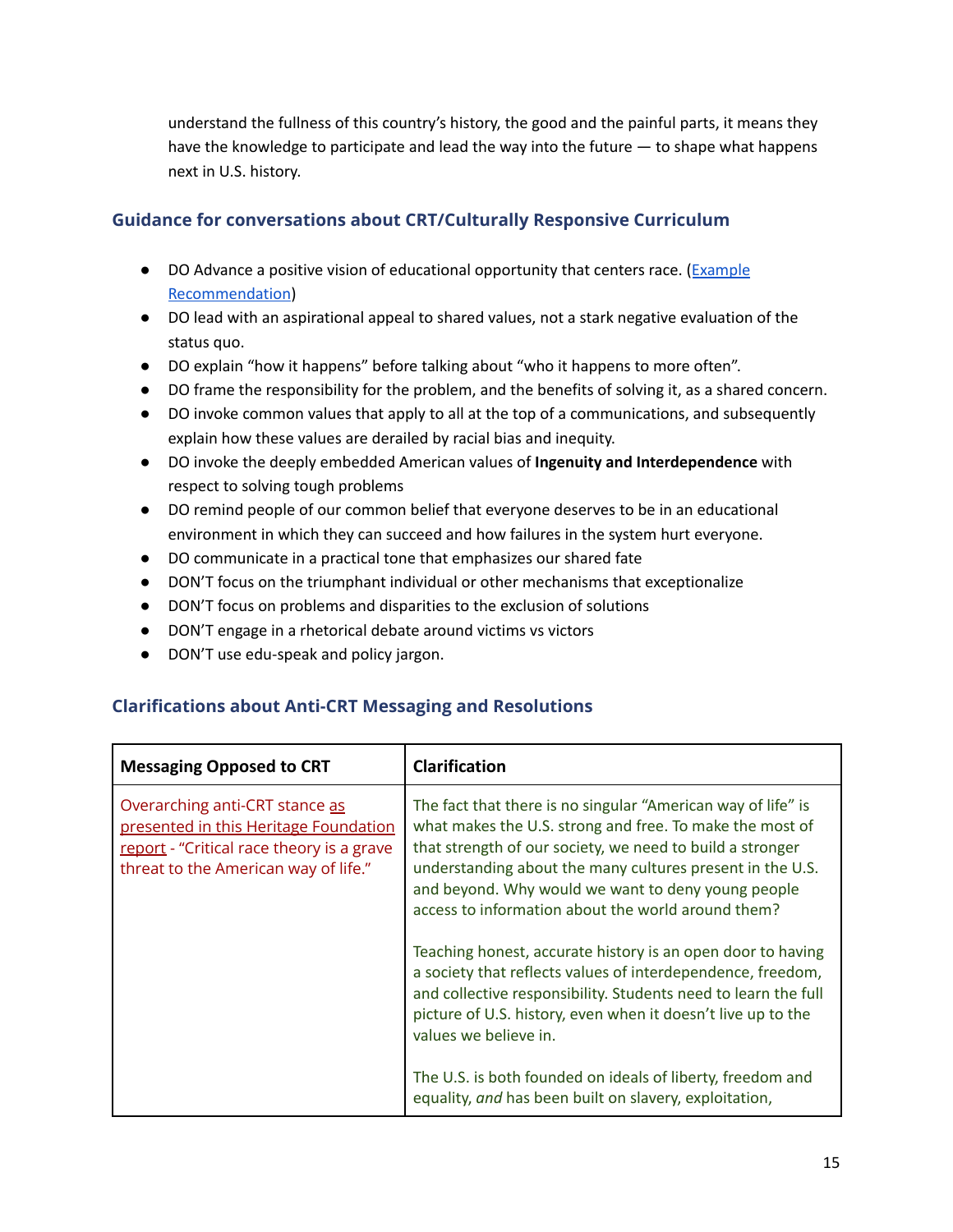|                                                                                                                                                                                                                                                                                                                           | genocide, and exclusion. If we want our future to be<br>different, we have to deal with the past openly and<br>honestly.                                                                                                                                                                                                                                                                                                                                                   |
|---------------------------------------------------------------------------------------------------------------------------------------------------------------------------------------------------------------------------------------------------------------------------------------------------------------------------|----------------------------------------------------------------------------------------------------------------------------------------------------------------------------------------------------------------------------------------------------------------------------------------------------------------------------------------------------------------------------------------------------------------------------------------------------------------------------|
| Critical Race Theory (CRT) is a divisive<br>ideology that assigns moral fault to<br>individuals solely on the basis of an<br>individual's race and, therefore, is itself<br>a racist ideology that inflames divisions<br>on the basis of sex, race, ethnicity,<br>religion, color, national origin, or other<br>criteria. | The goal of unpacking how racial oppression shows up in<br>our world and society is to eliminate it from both. To<br>eliminate it, we must understand it. That means having<br>honest conversations and accurate information about the<br>past, present, and future in order to get past divides that<br>have been so inflamed over the past year.<br>If we want to have more unity in the long term, we can't<br>avoid topics that have divided us. We need to talk about |
|                                                                                                                                                                                                                                                                                                                           | them, learn from what hasn't worked, and prepare young<br>people to build a better future.                                                                                                                                                                                                                                                                                                                                                                                 |
| CRT assigns generational guilt and racial<br>guilt for conduct and policies that are<br>long in the past.                                                                                                                                                                                                                 | Most people agree that racism still exists in our society<br>today, and many people feel like race relations are getting<br>worse. It's just not realistic to say racism only exists in<br>conduct and policies in the past.                                                                                                                                                                                                                                               |
|                                                                                                                                                                                                                                                                                                                           | Learning about different histories, races, and cultures gives<br>students mirrors that reflect their own identities. Students<br>also need windows into the world to see their peers in their<br>full humanity. Our schools need to be welcoming places for<br>learning, not guilt and shame.                                                                                                                                                                              |
| CRT violates the fundamental principle<br>of equal protection under the law.                                                                                                                                                                                                                                              | Talking about racism feels risky to some people, but not<br>talking about it is much riskier. We have policies to prevent<br>descrimination in our district because bias, descrimination,<br>and racism are real.                                                                                                                                                                                                                                                          |
| CRT claims that racism is ordinary, the<br>usual way society does business.                                                                                                                                                                                                                                               | Yes, it's a theory that helps us understand the fact that<br>racism is ordinary and everywhere. The more comfortable<br>we are acknowledging that racism is real and pervasive, the<br>more we can move past the debate as to whether racism<br>exists and towards actual solutions and different paths that<br>are better for everyone.                                                                                                                                   |
| CRT claims that "interest convergence"<br>or "material determinism", according to<br>which the incentive to move away from<br>racist policies depends primarily on the<br>self-interest of the oppressor class, i.e.<br>"whites."<br><b>CRT</b> claims that "differential<br>racialization", according to which the       | These concepts are all about how race and power show up<br>in the world around us. Young people want to be able to talk<br>about what's happening in the world around them,<br>including who has power and why. If we're not talking about<br>how race relates to power in our classrooms, then we're not<br>preparing students to go out into the bigger world beyond<br>our district, where those conversations are bound to<br>happen.                                  |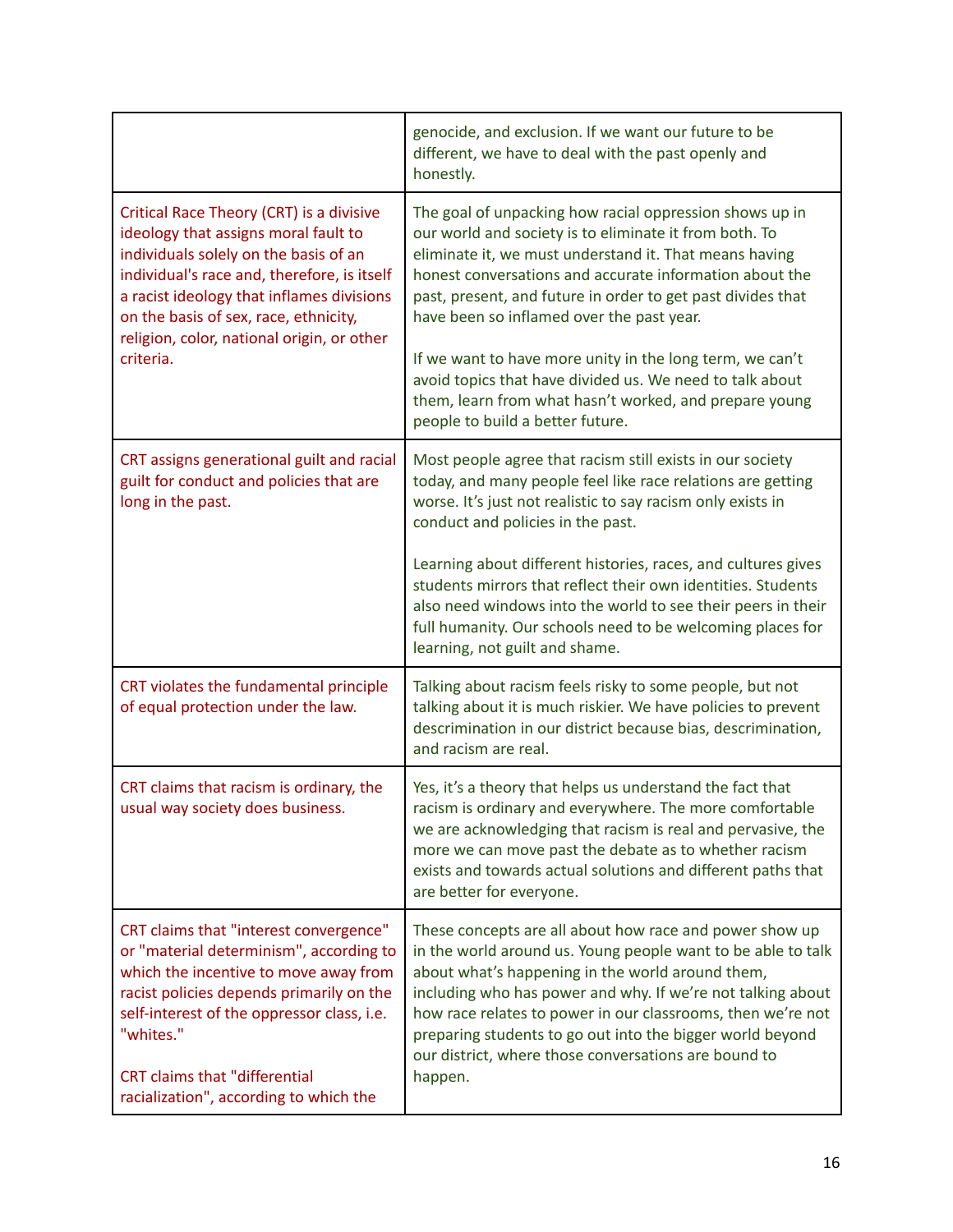| "dominant society racializes different<br>minority groups at different times, in<br>response to different needs such as the<br>labor market."                                                                                                                                                                                                                                                                             |                                                                                                                                                                                                                                                                                                                                                                                                                                                                                                                                                                                                                                                          |
|---------------------------------------------------------------------------------------------------------------------------------------------------------------------------------------------------------------------------------------------------------------------------------------------------------------------------------------------------------------------------------------------------------------------------|----------------------------------------------------------------------------------------------------------------------------------------------------------------------------------------------------------------------------------------------------------------------------------------------------------------------------------------------------------------------------------------------------------------------------------------------------------------------------------------------------------------------------------------------------------------------------------------------------------------------------------------------------------|
| CRT claims that "minority status<br>brings with it a presumed competence<br>to speak about race and racism," a<br>concept often used to discredit<br>opposing arguments on the basis of the<br>opposing person's race.                                                                                                                                                                                                    | No one wants to be seen as self-interested. We all want to<br>feel listened to, heard, and understood. We want our<br>experiences and opinions to count for something. That's<br>why we must listen to all the different perspectives in our<br>school community.                                                                                                                                                                                                                                                                                                                                                                                        |
| CRT claims that an individual, by virtue<br>of his or her race or sex, is inherently<br>racist and/or sexist, whether<br>consciously or unconsciously.<br>CRT claims that individuals are either a<br>member of the oppressor class or the<br>oppressed class because of race or sex.<br>CRT claims that an individual is<br>inherently morally or otherwise<br>superior to another individual because<br>of race or sex. | We want our schools to celebrate diversity among students<br>by providing a learning environment that makes each<br>student feel valued and seen. Teachers in our district aren't<br>shaming students, they're opening up conversations for<br>students to discuss their experiences and perspectives.<br>That's what's really happening in our classrooms.<br>In our schools, we teach our students to ask curious<br>questions rather than making assumptions. We ask them to<br>really listen and hear before responding and reacting. We<br>expect students to work together and respect each other.                                                 |
| CRT / Culturally Responsive Education<br>takes the focus off the U.S. and makes<br>students less patriotic.                                                                                                                                                                                                                                                                                                               | Teaching about the cultures of a wide range of students isn't<br>something to fear - it's hope and love in action. For our<br>curriculum to prepare students well, we need to explore<br>different cultures at different times and across different<br>subjects. Young people are ingenious, curious, and capable<br>of learning about different races, cultures, and histories in<br>the classroom.                                                                                                                                                                                                                                                     |
| Schools are indoctrinating students;<br>students belong to parents, not schools<br>and communities                                                                                                                                                                                                                                                                                                                        | A child's relationship with their family is of the highest<br>importance, and a family's relationship with the school and<br>teachers contributes to their child's academic success.<br>It is impossible to separate politics from education when<br>human rights have become politics. It's important for<br>schools to express support for children who have been<br>harmed by hatred, bias, and racism.<br>It's not possible to restrict learning to textbooks and<br>memorization of facts and figures. Schools are a place<br>where children also learn how to interact with others<br>outside of their family and those that may be different from |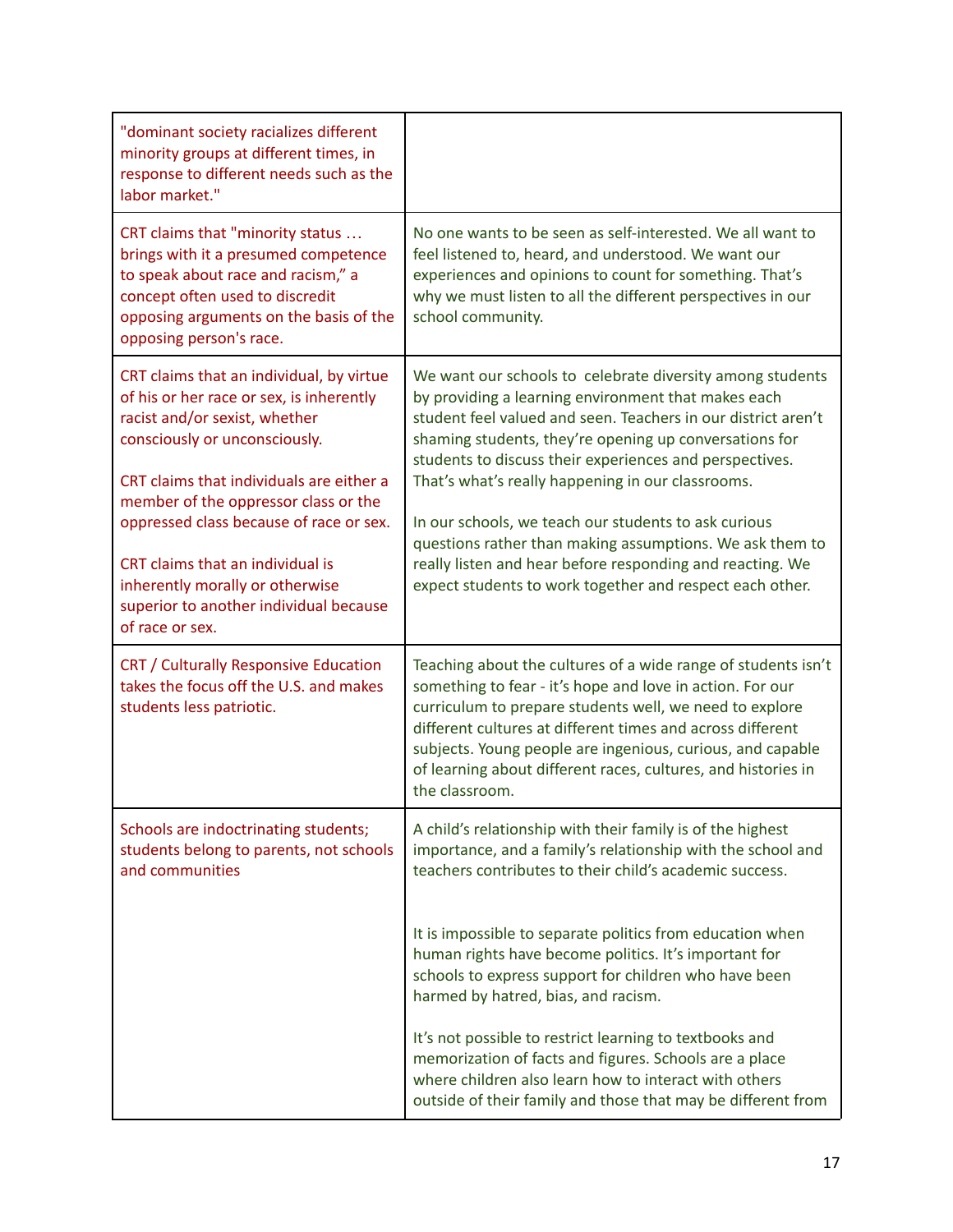|                                                                                                                                                                                                                                            | them. The relationships they build here are crucial towards<br>their ability to go out into the world and succeed.                                                                                                                                                                                                                                                                                                                                                                                                                                                                                               |
|--------------------------------------------------------------------------------------------------------------------------------------------------------------------------------------------------------------------------------------------|------------------------------------------------------------------------------------------------------------------------------------------------------------------------------------------------------------------------------------------------------------------------------------------------------------------------------------------------------------------------------------------------------------------------------------------------------------------------------------------------------------------------------------------------------------------------------------------------------------------|
| CRT claims that meritocracy or traits<br>such as, but not limited to, a hard work<br>ethic or the scientific method are racist<br>or sexist or were created by members<br>of a particular race to oppress<br>members of another race       | It's a good thing to want people to have the same chances<br>in life $-$ that's what equity is all about. But factors like<br>where we are born, how much money we have, and what<br>race and gender we are change the opportunities that are<br>available to us, and that's not fair. Critical Race Theory helps<br>us ask questions about why this happens.<br>In reality, people of color encounter hardships every day<br>that white people do not. It is our collective responsibility to<br>acknowledge, talk about, and change this reality so that<br>every young person can reach their full potential. |
| CRT claims that the advent of slavery in<br>the territory that is now the United<br>States constituted the true founding of<br>the United States, or the preservation<br>of slavery was a material motive for<br>independence from England | There's a big national debate right now about the years<br>1619 or 1776. A lot of people fear that if we go back to the<br>hard parts of history, it will cause young people to be less<br>patriotic. I'd rather our students receive historically accurate<br>information so they can participate in what the U.S. can be,<br>now and in the future.                                                                                                                                                                                                                                                            |

More on Common [Misconceptions](https://docs.google.com/document/d/1Rr_28joYhs0MiJbMcUvvecewrlSlp344EJ2Xf7bfUA8/edit?usp=sharing) about CRT

See examples of anti-CRT board resolutions here: [S.2221](https://www.govinfo.gov/content/pkg/BILLS-117s2221is/html/BILLS-117s2221is.htm) - END CRT Act Paso Robles [Resolution](https://defendinged.org/wp-content/uploads/2021/08/H_2_DraftResolution2127A_0-1.pdf) Lakeland [Resolution](https://resources.finalsite.net/images/v1635348499/lakeland272org/mcov4tebo9rardr5sc8l/101721Resolution-CriticalRaceTheory.pdf)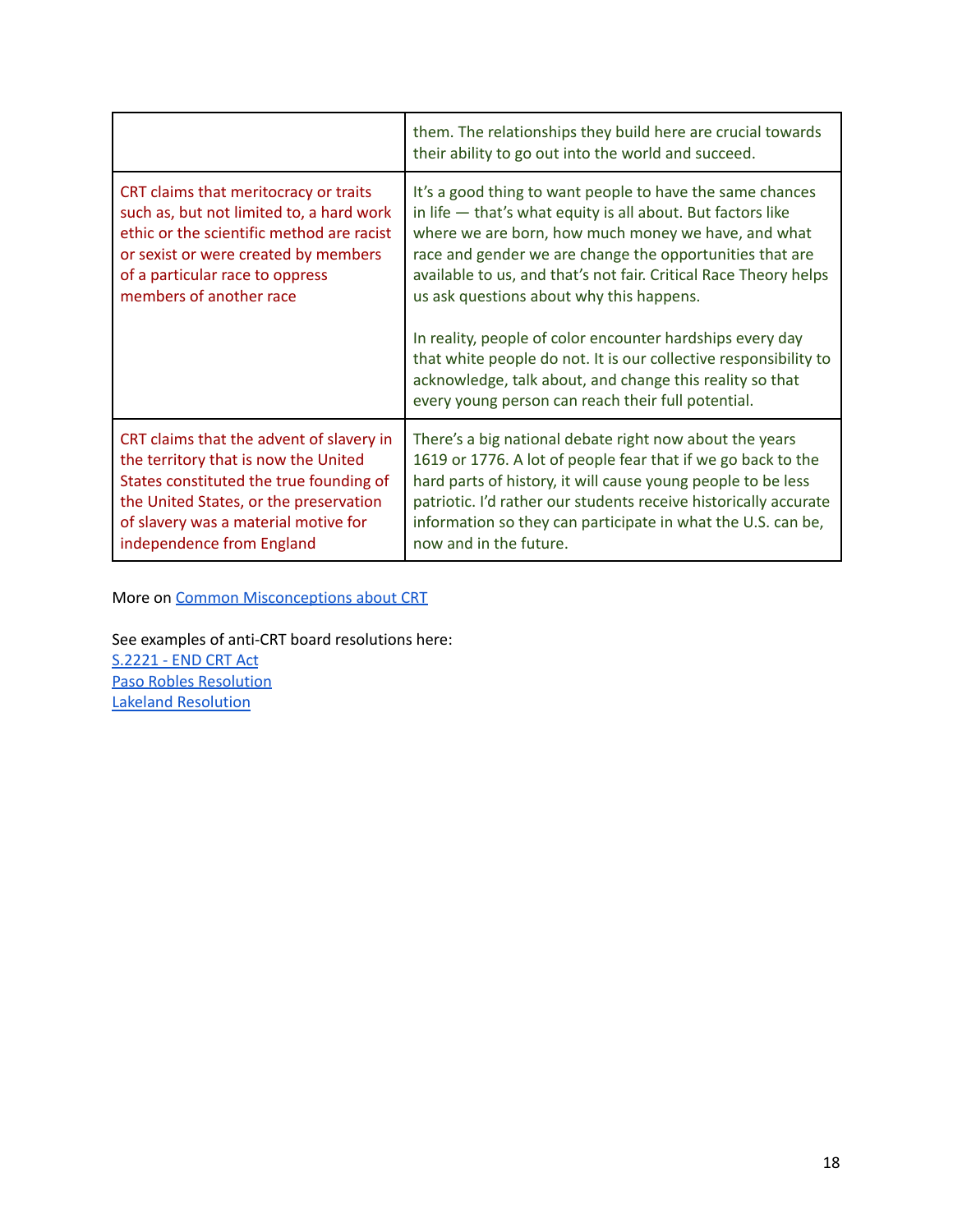# <span id="page-18-0"></span>**Clarifying Talking Points about Every Student Belongs**

*Note: Research shows that cognitive bias means "repeated [information](https://cognitiveresearchjournal.springeropen.com/articles/10.1186/s41235-021-00301-5) is often perceived as more truthful than new [information."](https://cognitiveresearchjournal.springeropen.com/articles/10.1186/s41235-021-00301-5) That means it's important to avoid mythbusting because it further validates misinformation.*

#### **Key Messages:**

- 1. Every Student Belongs (ESB) was initiated by students in Oregon in response to being confronted by nooses, confederate flags, and neo-nazi symboism in their schools. These hate symbols caused emotional and physical distress that kept them and others from accessing their education.
- 2. Disruption of activities and implicit or explicit threats of violence at school or the creation of unsafe school climates resulting from the display of these symbols harms every student and staff member.
- 3. Prohibiting these symbols in school environments benefits everyone, not just protected groups of students.
- 4. ESB is not a standalone rule. It doesn't apply to all bias incidents and bullying. There are other policies addressing any number of issues that exist in schools. These policies are designed to work hand-in-hand.
- 5. We will not back down from prohibiting bullying, harassment, violence, and hatred in our schools. We are committed to building school environments that ensure safety and belonging.
- 6. ESB creates an opportunity for us to unite around the idea that every student is important and valued. Let's talk about how we can do this through healing, understanding, compassion and conversation rather than cutting off conversation and banning books and curriculum.

#### **Starting Points for Responses:**

| <b>Misleading Statement</b>                                                                                                                                                                                         | <b>Clarification</b>                                                                                                                                                                                                                     |
|---------------------------------------------------------------------------------------------------------------------------------------------------------------------------------------------------------------------|------------------------------------------------------------------------------------------------------------------------------------------------------------------------------------------------------------------------------------------|
| ESB guidelines focusing on bias incidents<br>(particularly based on race, origin, gender<br>identity, religion or disability) do not address<br>what schools are required to do under federal<br>civil rights laws. | Every Student Belongs is not a standalone rule,<br>but builds on and connects with existing policies<br>that address bullying, harassment, intimidation,<br>cyberbullying, and federal civil rights law.                                 |
| ESB does not apply to white, cisgender,<br>nondisabled students who are the subject of bias<br>incidents, and therefore is inherently biased<br>against such students.                                              | ESB is for more than protected groups of students<br>- it is designed to ensure that schools are safe<br>learning environments so that students of every<br>race, gender, and ability will benefit from their<br>educational experience. |
| ESB doesn't solve issues related to bullying of<br>students who go on to be isolated and/or commit                                                                                                                  | Safe, welcoming schools confront bullying and<br>harassment, and these acts are regulated by                                                                                                                                             |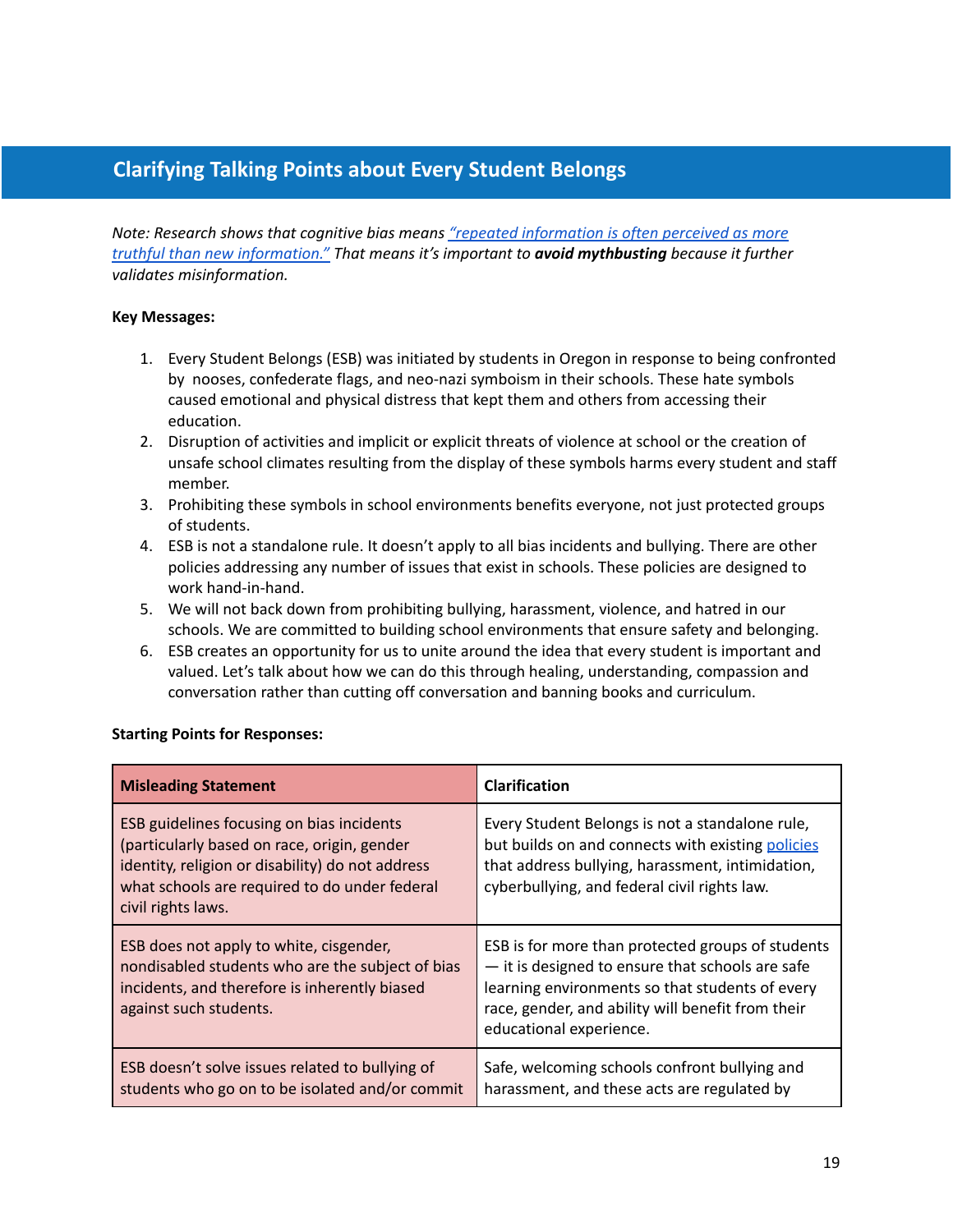| school shootings.                                                                                                                                                       | existing rules that remain in place. ODE's School<br>Safety and Prevention System is a good place to<br>find more information.                                                                                                                                                                                                                                                                                                                                                                                                   |
|-------------------------------------------------------------------------------------------------------------------------------------------------------------------------|----------------------------------------------------------------------------------------------------------------------------------------------------------------------------------------------------------------------------------------------------------------------------------------------------------------------------------------------------------------------------------------------------------------------------------------------------------------------------------------------------------------------------------|
| ESB and other efforts designed to confront<br>discrimination and racism have no place in<br>education because they are divisive, and cause<br>backlash and retaliation. | Oregon has a responsibility to ensure that every<br>student has access to a safe and respectful<br>learning environment. Students have charged us<br>to ensure that their school environments are safe<br>and respectful - starting with prohibiting hate<br>symbols from our schools to live up to that<br>responsibility.<br>This also requires utilizing positive, educational,<br>and restorative measures to increase<br>understanding, create spaces for dialogue, and<br>promote cross-cultural and racial understanding. |
| ESB makes it more difficult to handle complaints<br>about other symbols and speech, such as Blue<br>Lives Matter, Black Lives Matter, PRIDE and more.                   | Our responsibility is to ensure the civil and human<br>rights of every student by creating the conditions<br>for safe, welcoming school environments.<br>School is a great place to learn how to distinguish<br>between symbols of love and dignity vs. hate and<br>exclusion. ESB guidance recommends education<br>and conversation that allows this discernment to<br>happen.                                                                                                                                                  |

# <span id="page-19-0"></span>**Tips for Media Requests**

- Vet Thoroughly: Before responding, always vet the person thoroughly. Don't assume they are unbiased or operating in good faith, as there have been many incidents where the reverse has been true.
- If you accept the interview, then it's time to prepare. Before any interview, think about the most important points you want to make. Your goal in any interaction with a reporter should be to convey your key points/messages.
- In an interview, you are not talking to the reporter: you're talking to the audience that media outlet reaches. To reach that audience, you must stick to your messages. Think through your three key talking points and find creative ways to repeat them. Don't feel the need to provide a direct answer to every question a reporter asks. What do you want them/your audience to know? If you feel like you're repeating yourself…you're doing it right!
- Start with values and commitment to making sure all students receive an equitable, high quality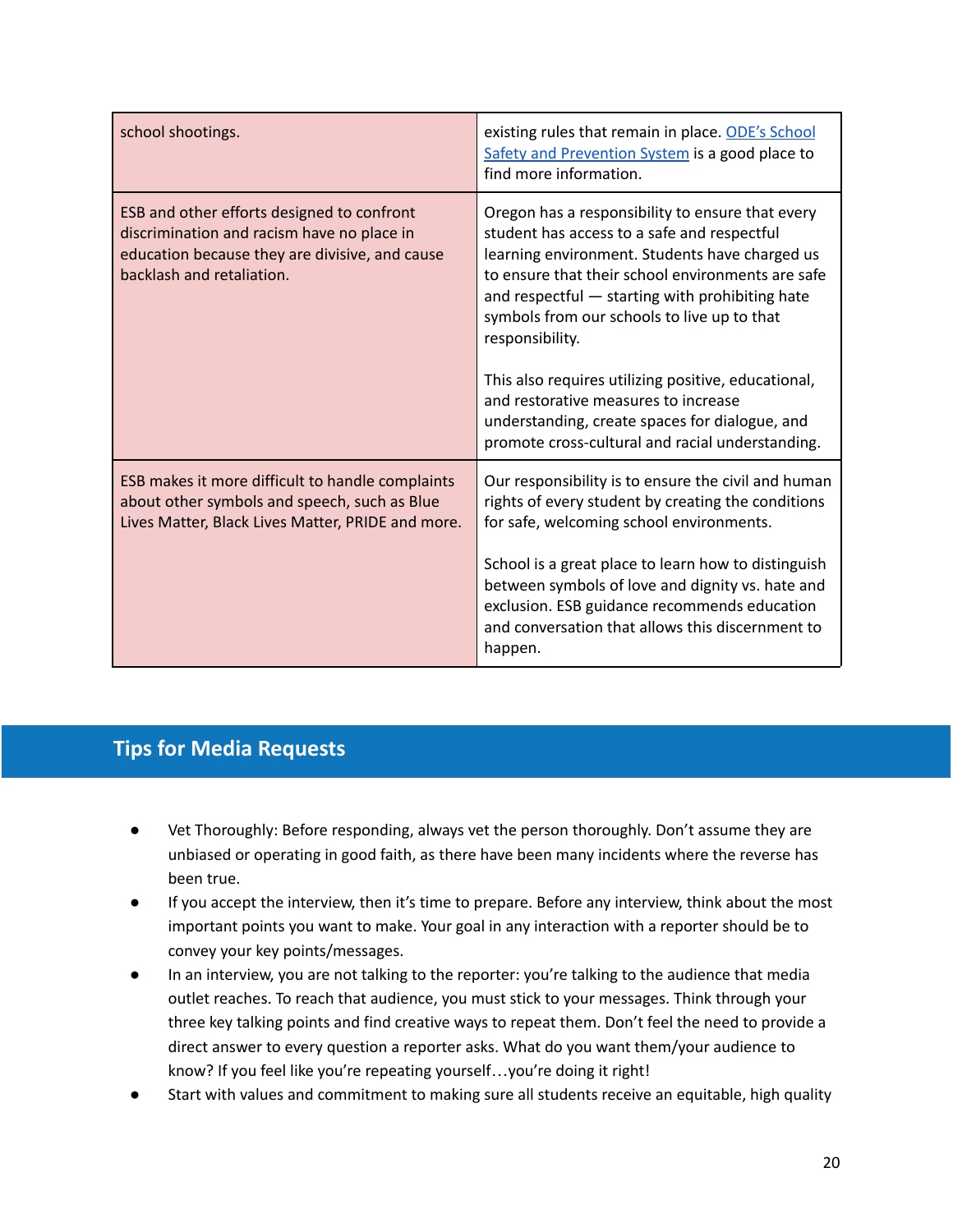education.

- A personal story can help make your messaging memorable, have lasting impact, and demonstrate real-world experience and authority on an issue. Weave yours into your messaging.
- Don't get too caught up in details and past mistakes. Emphasize solutions and future plans. Respond in a way that is supportive to educators and staff, particularly staff of color. Media that sensationalize equity and stir up fear will do so no matter what you say. It's important to stay calm and on message.
- Know what NOT to say. Don't go "off the record" any part of a conversation, even before or after an interview, can be on the record.
	- Note that we have examples of recorded district activities being brought to the news, or even people recording phone calls. On this topic, you may end up on the record, even outside of an interview setting, without knowing it - in any number of professional situations.
	- Reporters are trained to listen and even take lengthy pauses between questions, so it's important to stop talking when you have delivered your message.
	- Never say "no comment." It doesn't advance your messages and can make you look deceptive/like you're hiding something.
	- If you don't know the answer to a question, it's okay to say, "Let me get back to you on that."
- Avoid traps: Don't adopt your frames you are not in agreement with. Try not to repeat back language from the reporter's question, especially when answering in the negative (ie. "No, accepting this funding doesn't signal our approval of...")
- Seek support as needed, such as further media training, digital privacy support, PR support, and messaging guidance as needed.
- Prepare the final thing you'd like to say. Even if you repeat yourself, the audience will remember the last thing you said better than something in the middle of a segment.

### <span id="page-20-0"></span>**Bridging Techniques**

If a question takes you off your chosen message, bridge back to it with phrases like:

- 1. Let me tell you what the real issue is…
- 2. I don't know about that, but what I can say is…
- 3. That may be up for debate right now, but what isn't up for debate is…
- 4. I can tell you from my own experience...
- 5. I can't speak to that, but I can tell you that…
- 6. I've been [teaching/working in education] for X years and what I've seen is…
- 7. That's not quite right. The fact of the matter is…
- 8. That's not what the pushback around Critical Race Theory is truly about. It's about...
- 9. Our only agenda is improving education and equity for each and every student.
- 10. It's important to understand that at the heart of the issue is...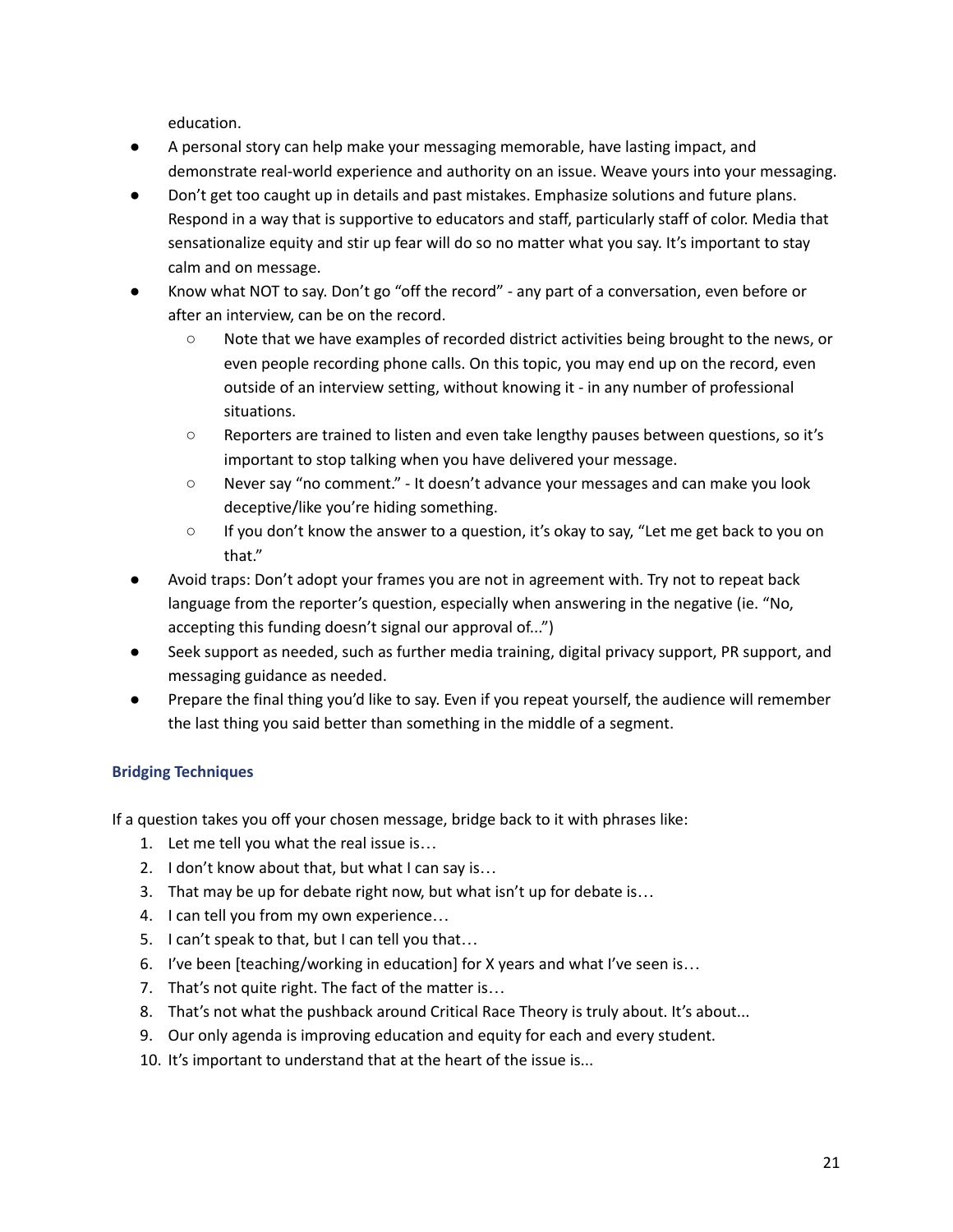#### <span id="page-21-0"></span>**Preparing Your Top 3 Messages for Media**

- Who am I talking to (Who is my real audience)?
- What do I want to say (What are my top three messages)? A good message is a short, compelling roadmap that does three things:
	- Defines the problem you're trying to solve
	- Outlines your broad vision for a solution
	- Offers specific actions your audiences can take to solve the problem
- What's the toughest question I might be asked? How do I want to respond?

# <span id="page-21-1"></span>**School District Communications & Engagement Planning Worksheet**

*Modify this worksheet to fit your needs and community; keep or delete prompts and example text based* on what's most helpful to you; and fill out whatever you can as a starting point for a more detailed plan *of action.*

### **Pre-Step 1: Planning for and Preventing Crisis**

It's a good idea to meet with your core staff at least annually to prepare for potential crises. Discuss and write down what you envision might be possible, what you might do to prevent the issue from happening (such as working on school climate and healing activities within your school community), how you'll respond if situations occur, what communication will be, who will lead, and how you might move through short-, mid-, and long-term responses. This planning doesn't ensure that crises won't occur, and it's typically not any one person's fault that causes a major crisis, but it's beneficial to feel prepared.

### **Pre-Step 2: Assess Starting Conditions**

Use these starting condition questions, modified from the ODE [Decision](https://www.oregon.gov/ode/students-and-family/healthsafety/Documents/Decision%20Tools%20for%20SY%202020-21.pdf) Tree tool.

- 1. **What is your interior condition?** What is your team's condition? What is the condition of those who are involved? Are you calm and steady, full of turmoil, reacting?
- 2. **What kind of a situation is this?** Examples: urgent, complex, urgent and complex, foundational, situational, short-term/long-term, etc.
- 3. **What is your timeline for when you need to act or respond?** What other parameters will support your process? What does harm reduction look like in this state of urgency?

### **Pre-Step 3: Investigate**

Before planning and taking any action, follow these steps and others that make sense depending on the situation.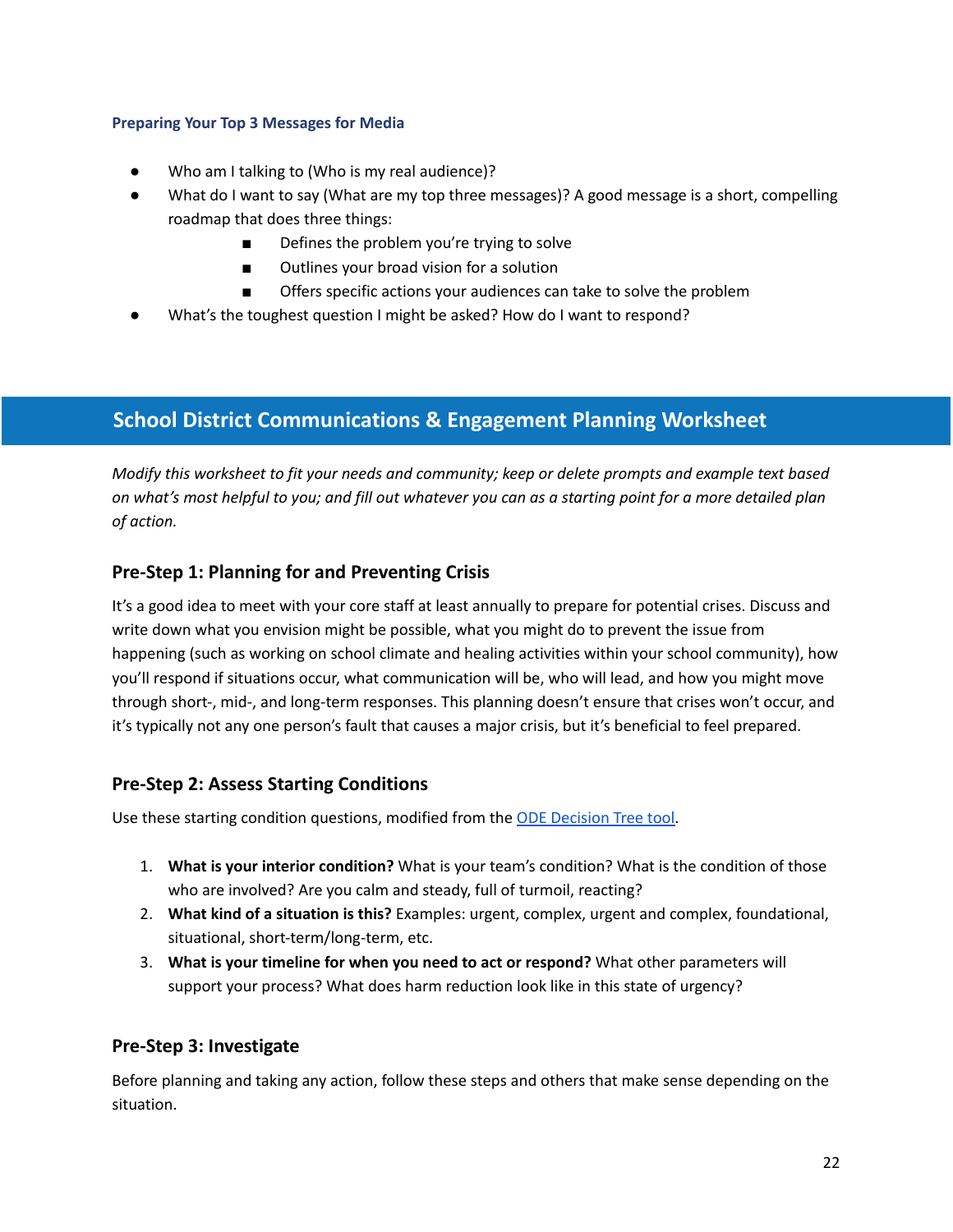- 1. **Gather and verify information:** Determine the accuracy, completeness, and magnitude of the information you have received. What needs further investigation before proceeding? Was information obtained from more than one person's perspective?
- 2. **Notify people who need to know what's happening** prior to your public response and before wider engagement begins. Begin with legal counsel and others for guidance and support. Do this in a way that can ensure privacy, such as by phone or in person if the situation is very delicate.
- 3. **Prepare a document** with information, details, questions, and process undertaken in case you need a clear report and to avoid confusion on your team.

# **Step 1. Assess the Situation Before Taking Action**

| <b>Consideration</b>                                                                                                                                                               | What do you know so far?                                                                                                    |
|------------------------------------------------------------------------------------------------------------------------------------------------------------------------------------|-----------------------------------------------------------------------------------------------------------------------------|
| What did your thorough investigation reveal and<br>what important details emerged? What needs<br>more investigation? Do you have all possible<br>information before taking action? |                                                                                                                             |
| What do you know about your school community's<br>likely response to this situation? What is the<br>likelihood of escalation?                                                      |                                                                                                                             |
| What is at stake or at risk depending on the<br>approach you take and decisions you make?                                                                                          |                                                                                                                             |
| How will people be impacted? Who is likely to be<br>affected most based on how your school district<br>reacts to this issue?                                                       | Try to break this out for different groups, such as students<br>who are closest to the issue, community relationships, etc. |
| Who else do you need to talk to to get all possible<br>information and perspectives relevant to the<br>unfolding situation?                                                        |                                                                                                                             |
| What is there that can be gained or strengthened<br>depending on the action you take?                                                                                              |                                                                                                                             |
| What is in your control?                                                                                                                                                           |                                                                                                                             |
| What is outside of your control?                                                                                                                                                   |                                                                                                                             |
|                                                                                                                                                                                    |                                                                                                                             |

# **Step 2: List 3 Desired Results**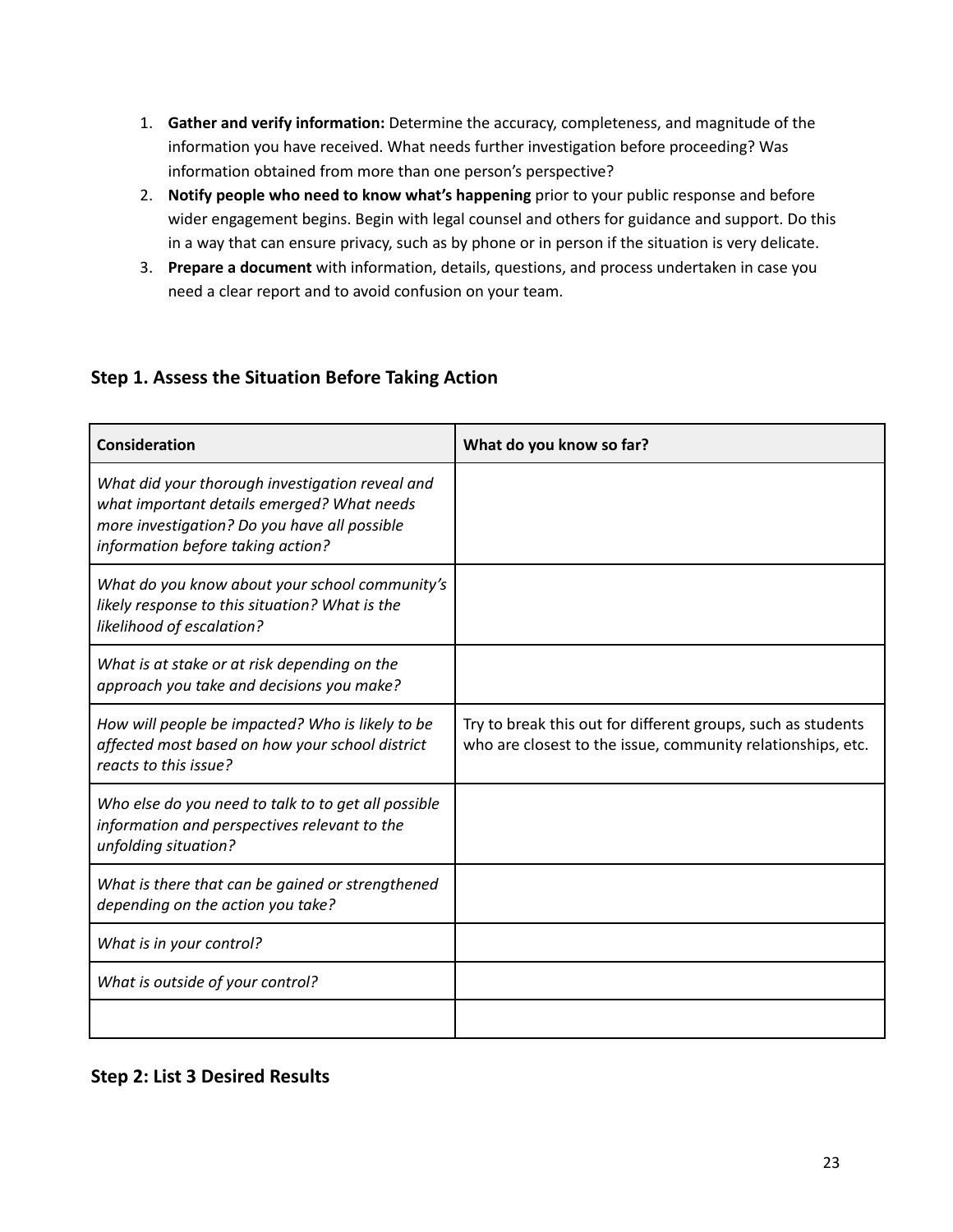This step helps you work backwards from desired results towards shaping your plan and approach.

| Goals |                                                           |
|-------|-----------------------------------------------------------|
|       | Ex. What will happen with those most affected or at risk? |
|       | Ex. What will happen for the school community?            |
|       | Ex. What would success look, sound, and feel like?        |

## **Step 3: Plan Engagement**

To reach your goals, you'll likely need to engage specific people and groups as part of planning, decision making, and even de-escalation. Who are they, what kind of relationship do you have with them, and what will you ask them to do? Add rows as needed

| <b>Group or person</b> | <b>Relationship status</b>               | <b>Request</b> |
|------------------------|------------------------------------------|----------------|
|                        | Ex. strong, tentative, needs<br>building |                |
|                        |                                          |                |
|                        |                                          |                |

### **Step 4: Decide on Approach**

Having analyzed risks, strengths, relationships, and what's in your control, what steps can you and your team take to reach the desired results? This can be used to create a more robust work plan.

| What needs to happen?                                                                            | Who is responsible? | By when? |
|--------------------------------------------------------------------------------------------------|---------------------|----------|
| Ex. How will coordination and decision making happen?<br>(Try out Oregon's Decision Making Tool) |                     |          |
| Ex. Who do you need to engage in conversation?                                                   |                     |          |
| Ex. What resources or supports need to be in place?                                              |                     |          |
| Add more rows as needed                                                                          |                     |          |

### **Step 5: Create Communication Strategy**

Who needs what form of communication? What do they need to hear? What action do you want them to take (or avoid)?

| <b>Communication Method</b><br>Audience | <b>Call to Action</b> |
|-----------------------------------------|-----------------------|
|-----------------------------------------|-----------------------|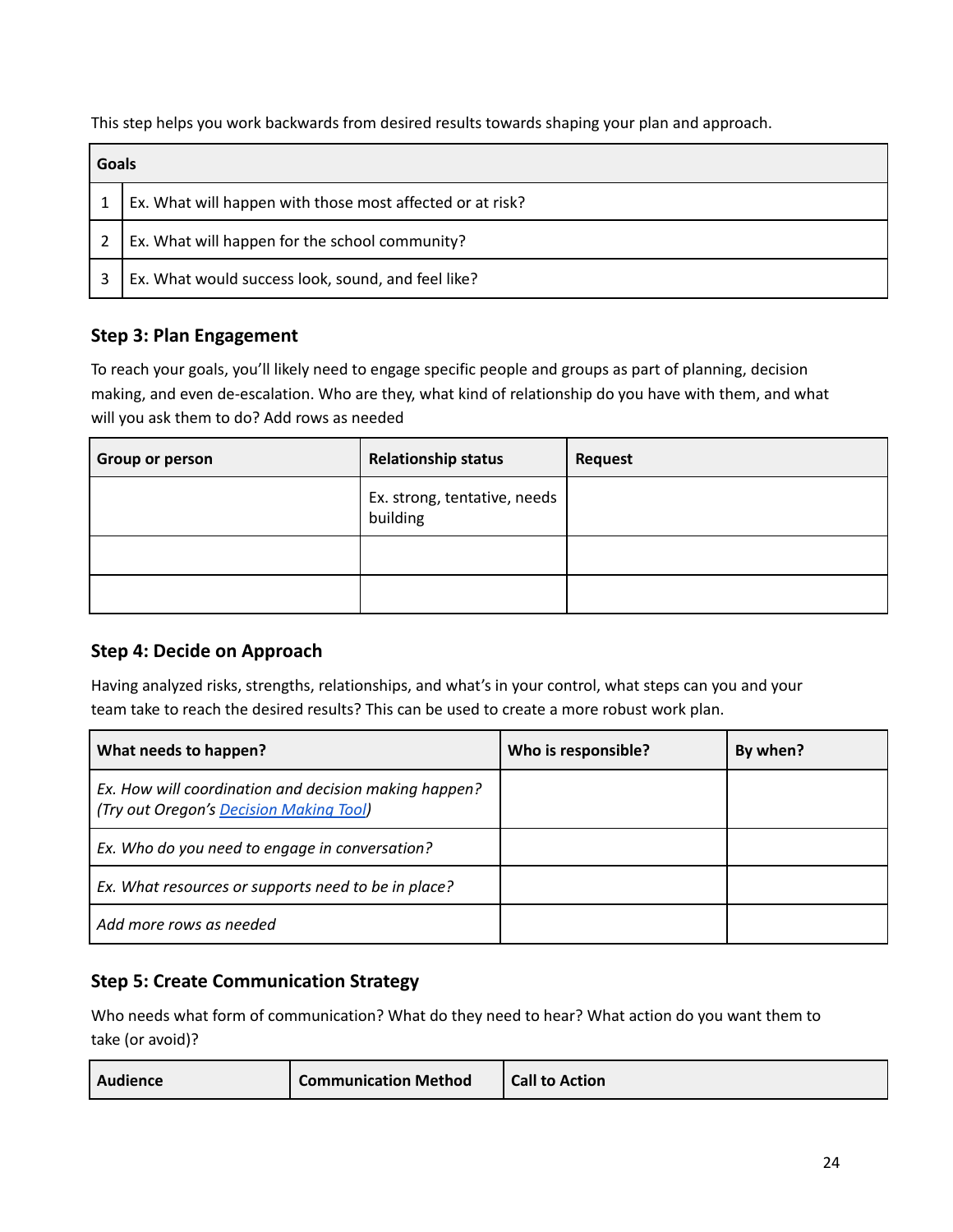| Parents, families &<br>caregivers |  |
|-----------------------------------|--|
| School board                      |  |
| Staff                             |  |
| Students                          |  |
| Others?                           |  |

### **Step 6: Refine Key Messages**

For each audience, what do you want them to know? This could be a place to write down stories and examples to ground the message as well.

| <b>Audience</b>                | <b>Key Message</b> |
|--------------------------------|--------------------|
| Parents, families & caregivers |                    |
| School board                   |                    |
| Staff                          |                    |
| <b>Students</b>                |                    |
| Others?                        |                    |

**Thoughts and reflections:**

**Next steps:**



This worksheet has been modified using a document created by the [Partnership](https://futureforlearning.org/) for the Future of [Learning](https://futureforlearning.org/) that is licensed under their Creative Commons [Attribution-NonCommercial-ShareAlike](http://creativecommons.org/licenses/by-nc-sa/4.0/) 4.0 [International](http://creativecommons.org/licenses/by-nc-sa/4.0/) License.